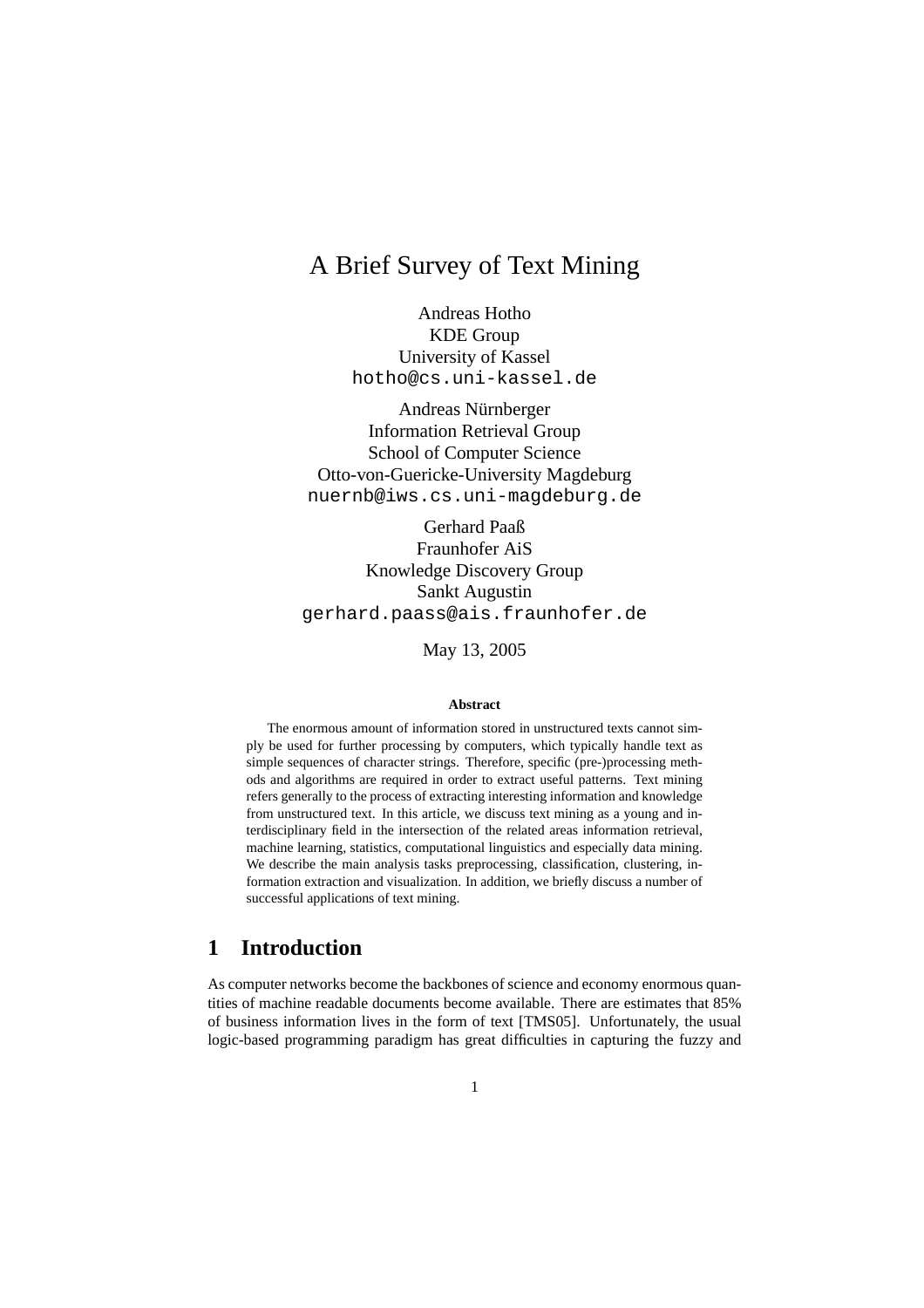often ambiguous relations in text documents. Text mining aims at disclosing the concealed information by means of methods which on the one hand are able to cope with the large number of words and structures in natural language and on the other hand allow to handle vagueness, uncertainty and fuzziness.

In this paper we describe text mining as a truly interdisciplinary method drawing on information retrieval, machine learning, statistics, computational linguistics and especially data mining. We first give a short sketch of these methods and then define text mining in relation to them. Later sections survey state of the art approaches for the main analysis tasks preprocessing, classification, clustering, information extraction and visualization. The last section exemplifies text mining in the context of a number of successful applications.

## **1.1 Knowledge Discovery**

In literature we can find different definitions of the terms knowledge discovery or knowledge discovery in databases (KDD) and data mining. In order to distinguish data mining from KDD we define KDD according to Fayyad as follows [FPSS96]:

"Knowledge Discovery in Databases (KDD) is the non-trivial process of identifying valid, novel, potentially useful, and ultimately understandable patterns in data"

The analysis of data in KDD aims at finding hidden patterns and connections in these data. By data we understand a quantity of facts, which can be, for instance, data in a database, but also data in a simple text file. Characteristics that can be used to measure the quality of the patterns found in the data are the comprehensibility for humans, validity in the context of given statistic measures, novelty and usefulness. Furthermore, different methods are able to discover not only new patterns but to produce at the same time generalized models which represent the found connections. In this context, the expression "potentially useful" means that the samples to be found for an application generate a benefit for the user. Thus the definition couples knowledge discovery with a specific application.

Knowledge discovery in databases is a process that is defined by several processing steps that have to be applied to a data set of interest in order to extract useful patterns. These steps have to be performed iteratively and several steps usually require interactive feedback from a user. As defined by the CRoss Industry Standard Process for Data Mining (Crisp DM<sup>1</sup>) model [cri99] the main steps are: (1) business understanding<sup>2</sup>, (2) data understanding, (3) data preparation, (4) modelling, (5) evaluation, (6) deployment  $(cf. fig. 1<sup>3</sup>)$ . Besides the initial problem of analyzing and understanding the overall task (first two steps) one of the most time consuming steps is data preparation. This is especially of interest for text mining which needs special preprocessing methods to

<sup>1</sup>http://www.crisp-dm.org/

<sup>2</sup>Business understanding could be defined as understanding the problem we need to solve. In the context of text mining, for example, that we are looking for groups of similar documents in a given document collection.

<sup>3</sup>figure is taken from http://www.crisp-dm.org/Process/index.htm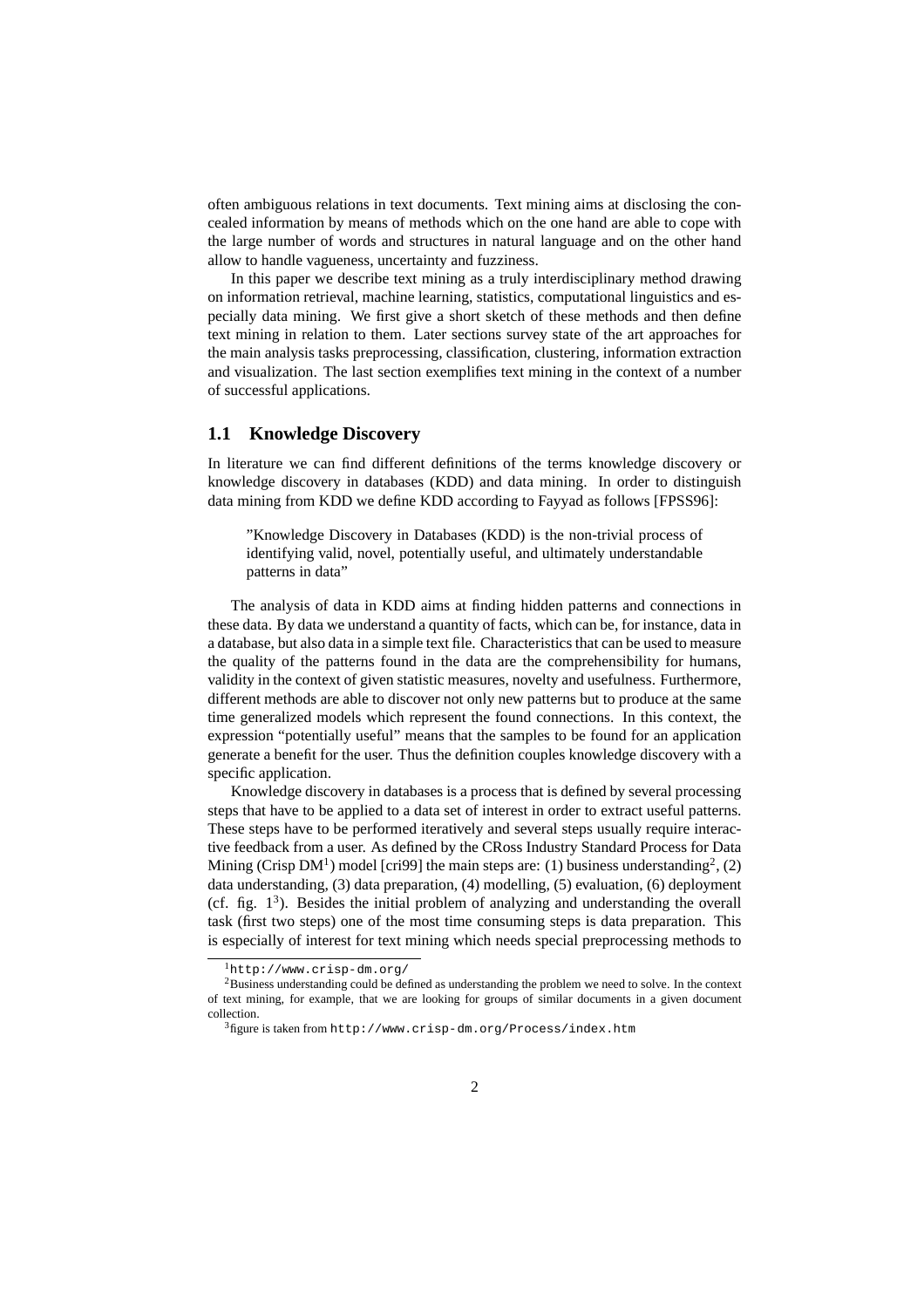

Figure 1: Phases of Crisp DM

convert textual data into a format which is suitable for data mining algorithms. The application of data mining algorithms in the modelling step, the evaluation of the obtained model and the deployment of the application (if necessary) are closing the process cycle. Here the modelling step is of main interest as text mining frequently requires the development of new or the adaptation of existing algorithms.

## **1.2 Data Mining, Machine Learning and Statistical Learning**

Research in the area of data mining and knowledge discovery is still in a state of great flux. One indicator for this is the sometimes confusing use of terms. On the one side there is *data mining as synonym for KDD*, meaning that data mining contains all aspects of the knowledge discovery process. This definition is in particular common in practice and frequently leads to problems to distinguish the terms clearly. The second way of looking at it considers *data mining as part of the KDD-Processes* (see [FPSS96]) and describes the modelling phase, i.e. the application of algorithms and methods for the calculation of the searched patterns or models. Other authors like for instance Kumar and Joshi [KJ03] consider data mining in addition as the search for valuable information in *large quantities of data*. In this article, we equate data mining with the modelling phase of the KDD process.

The roots of data mining lie in most diverse areas of research, which underlines the interdisciplinary character of this field. In the following we briefly discuss the relations to three of the addressed research areas: Databases, machine learning and statistics.

*Databases* are necessary in order to analyze large quantities of data efficiently. In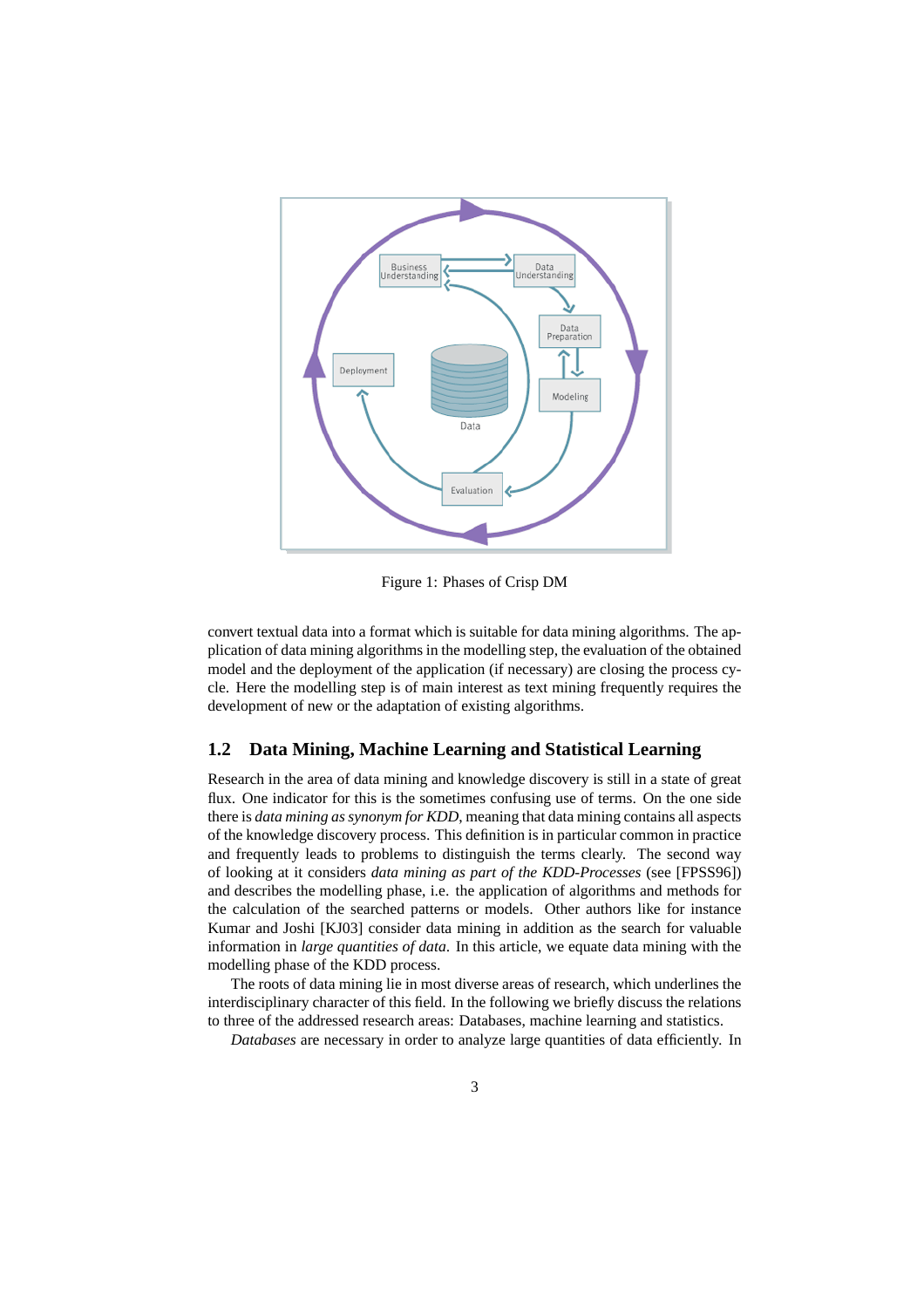this connection, a database represents not only the medium for consistent storing and accessing, but moves in the closer interest of research, since the analysis of the data with data mining algorithms can be supported by databases and thus the use of database technology in the data mining process might be useful. An overview of data mining from the database perspective can be found in [CHY96].

*Machine Learning* (ML) is an area of artificial intelligence concerned with the development of techniques which allow computers to "learn" by the analysis of data sets. The focus of most machine learning methods is on symbolic data. ML is also concerned with the algorithmic complexity of computational implementations. Mitchell presents many of the commonly used ML methods in [Mit97].

*Statistics* has its grounds in mathematics and deals with the science and practice for the analysis of empirical data. It is based on statistical theory which is a branch of applied mathematics. Within statistical theory, randomness and uncertainty are modelled by probability theory. Today many methods of statistics are used in the field of KDD. Good overviews are given in [HTF01, Be99, Mai02].

## **1.3 Definition of Text Mining**

Text mining or knowledge discovery from text (KDT) — for the first time mentioned in Feldman et al. [FD95] — deals with the machine supported analysis of text. It uses techniques from information retrieval, information extraction as well as natural language processing (NLP) and connects them with the algorithms and methods of KDD, data mining, machine learning and statistics. Thus, one selects a similar procedure as with the KDD process, whereby not data in general, but text documents are in focus of the analysis. From this, new questions for the used data mining methods arise. One problem is that we now have to deal with problems of — from the data modelling perspective — unstructured data sets.

If we try to define text mining, we can refer to related research areas. For each of them, we can give a different definition of text mining, which is motivated by the specific perspective of the area:

- **Text Mining = Information Extraction.** The first approach assumes that text mining essentially corresponds to information extraction (cf. section 3.3) — the extraction of facts from texts.
- **Text Mining = Text Data Mining.** Text mining can be also defined similar to data mining — as the application of algorithms and methods from the fields machine learning and statistics to texts with the goal of finding useful patterns. For this purpose it is necessary to pre-process the texts accordingly. Many authors use information extraction methods, natural language processing or some simple preprocessing steps in order to extract data from texts. To the extracted data then data mining algorithms can be applied (see [NM02, Gai03]).
- **Text Mining = KDD Process.** Following the knowledge discovery process model [cri99], we frequently find in literature text mining as a process with a series of partial steps, among other things also information extraction as well as the use of data mining or statistical procedures. Hearst summarizes this in [Hea99] in a general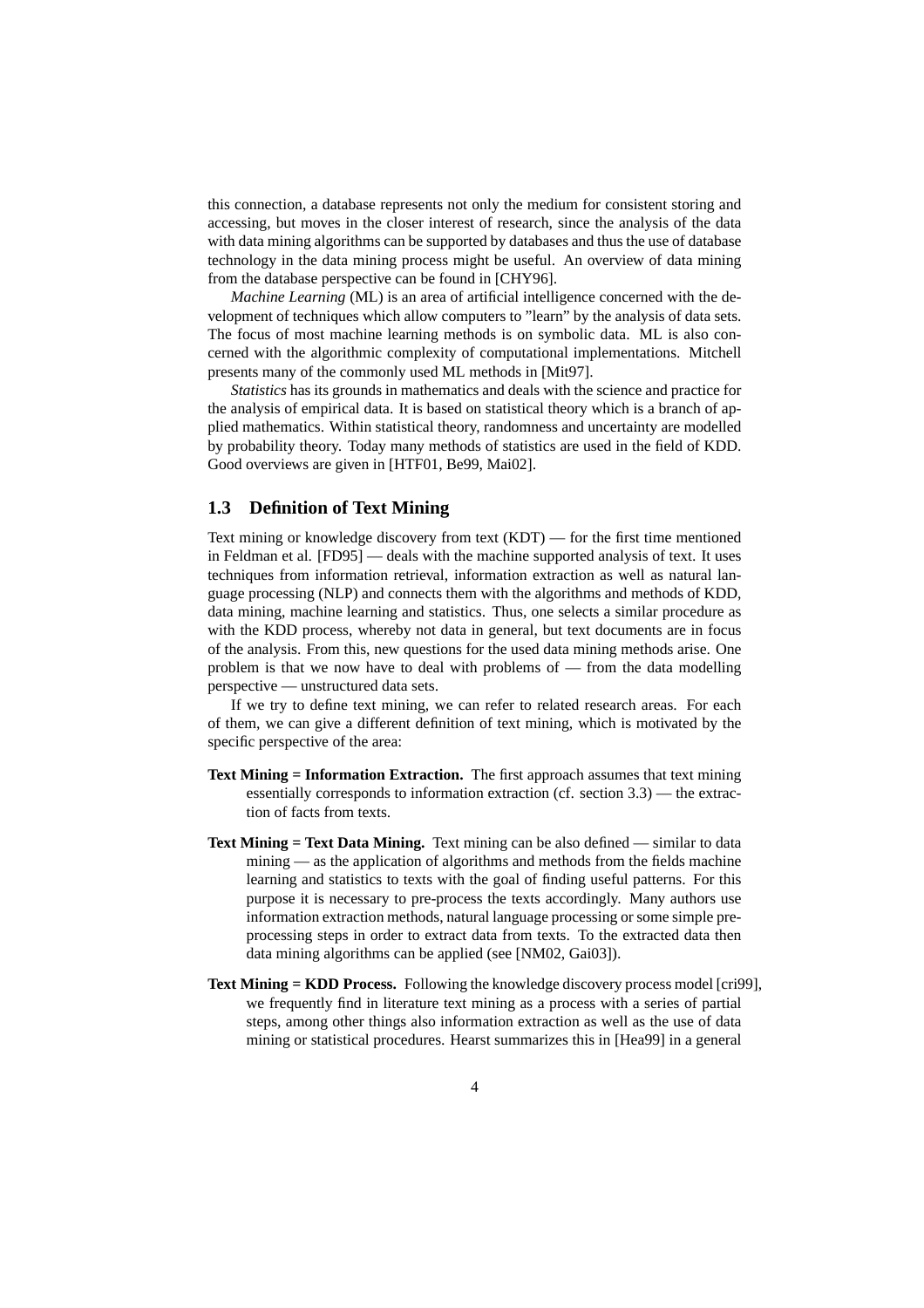manner as the extraction of not yet discovered information in large collections of texts. Also Kodratoff in [Kod99] and Gomez in [Hid02] consider text mining as process orientated approach on texts.

In this article, we consider text mining mainly as text data mining. Thus, our focus is on methods that extract useful patterns from texts in order to, e.g., categorize or structure text collections or to extract useful information.

## **1.4 Related Research Areas**

Current research in the area of text mining tackles problems of text representation, classification, clustering, information extraction or the search for and modelling of hidden patterns. In this context the selection of characteristics and also the influence of domain knowledge and domain-specific procedures plays an important role. Therefore, an adaptation of the known data mining algorithms to text data is usually necessary. In order to achieve this, one frequently relies on the experience and results of research in information retrieval, natural language processing and information extraction. In all of these areas we also apply data mining methods and statistics to handle their specific tasks:

**Information Retrieval (IR).** Information retrieval is the finding of documents which contain answers to questions and not the finding of answers itself [Hea99]. In order to achieve this goal statistical measures and methods are used for the automatic processing of text data and comparison to the given question. Information retrieval in the broader sense deals with the entire range of information processing, from data retrieval to knowledge retrieval (see [SJW97] for an overview). Although, information retrieval is a relatively old research area where first attempts for automatic indexing where made in 1975 [SWY75], it gained increased attention with the rise of the World Wide Web and the need for sophisticated search engines.

Even though, the definition of information retrieval is based on the idea of questions and answers, systems that retrieve documents based on keywords, i.e. systems that perform *document retrieval* like most search engines, are frequently also called information retrieval systems.

**Natural Language Processing (NLP).** The general goal of NLP is to achieve a better understanding of natural language by use of computers [Kod99]. Others include also the employment of simple and durable techniques for the fast processing of text, as they are presented e.g. in [Abn91]. The range of the assigned techniques reaches from the simple manipulation of strings to the automatic processing of natural language inquiries. In addition, linguistic analysis techniques are used among other things for the processing of text.

**Information Extraction (IE).** The goal of information extraction methods is the extraction of specific information from text documents. These are stored in data base-like patterns (see [Wil97]) and are then available for further use. For further details see section 3.3.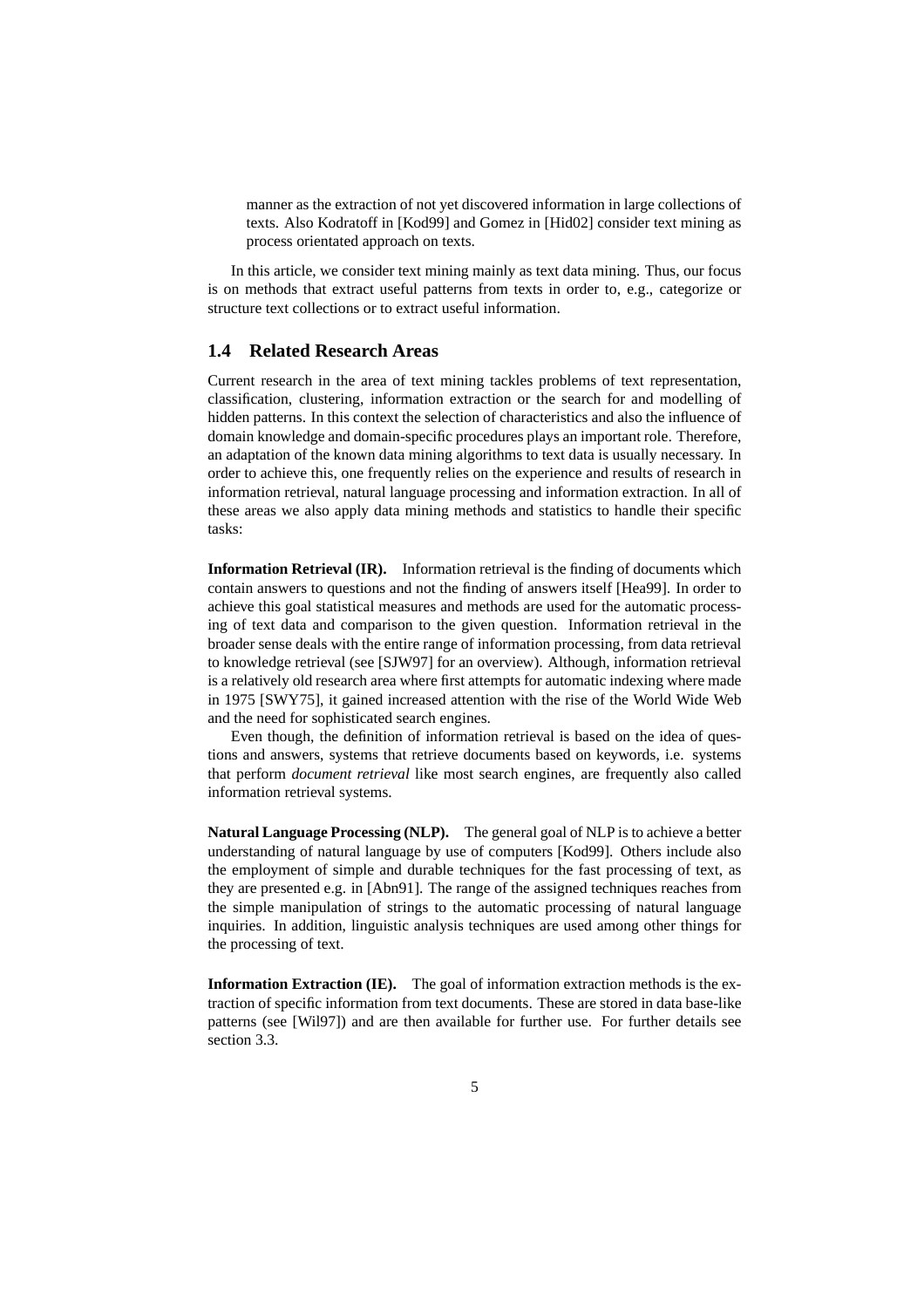In the following, we will frequently refer to the above mentioned related areas of research. We will especially provide examples for the use of machine learning methods in information extraction and information retrieval.

## **2 Text Encoding**

For mining large document collections it is necessary to pre-process the text documents and store the information in a data structure, which is more appropriate for further processing than a plain text file. Even though, meanwhile several methods exist that try to exploit also the syntactic structure and semantics of text, most text mining approaches are based on the idea that a text document can be represented by a set of words, i.e. a text document is described based on the set of words contained in it (*bag-of-words* representation). However, in order to be able to define at least the importance of a word within a given document, usually a vector representation is used, where for each word a numerical "importance" value is stored. The currently predominant approaches based on this idea are the vector space model [SWY75], the probabilistic model [Rob77] and the logical model [van86].

In the following we briefly describe, how a bag-of-words representation can be obtained. Furthermore, we describe the vector space model and corresponding similarity measures in more detail, since this model will be used by several text mining approaches discussed in this article.

## **2.1 Text Preprocessing**

In order to obtain all words that are used in a given text, a *tokenization* process is required, i.e. a text document is split into a stream of words by removing all punctuation marks and by replacing tabs and other non-text characters by single white spaces. This tokenized representation is then used for further processing. The set of different words obtained by merging all text documents of a collection is called the *dictionary* of a document collection.

In order to allow a more formal description of the algorithms, we define first some terms and variables that will be frequently used in the following: Let *D* be the set of documents and  $T = \{t_1, \ldots, t_m\}$  be the dictionary, i.e. the set of all different terms occurring in *D*, then the absolute frequency of term  $t \in T$  in document  $d \in D$  is given by  $\text{tf}(d, t)$ . We denote the term vectors  $\vec{t}_d = (\text{tf}(d, t_1), \dots, \text{tf}(d, t_m))$ . Later on, we will also need the notion of the centroid of a set  $X$  of term vectors. It is defined as the mean value  $t^{\rightarrow}_X := \frac{1}{|X|} \sum_{t_d \in X} \vec{t_d}$  of its term vectors. In the sequel, we will apply tf also on subsets of terms: For  $T' \subseteq T$ , we let  $tf(d, T') := \sum_{t \in T'} tf(d, t)$ .

#### **2.1.1 Filtering, Lemmatization and Stemming**

In order to reduce the size of the dictionary and thus the dimensionality of the description of documents within the collection, the set of words describing the documents can be reduced by filtering and lemmatization or stemming methods.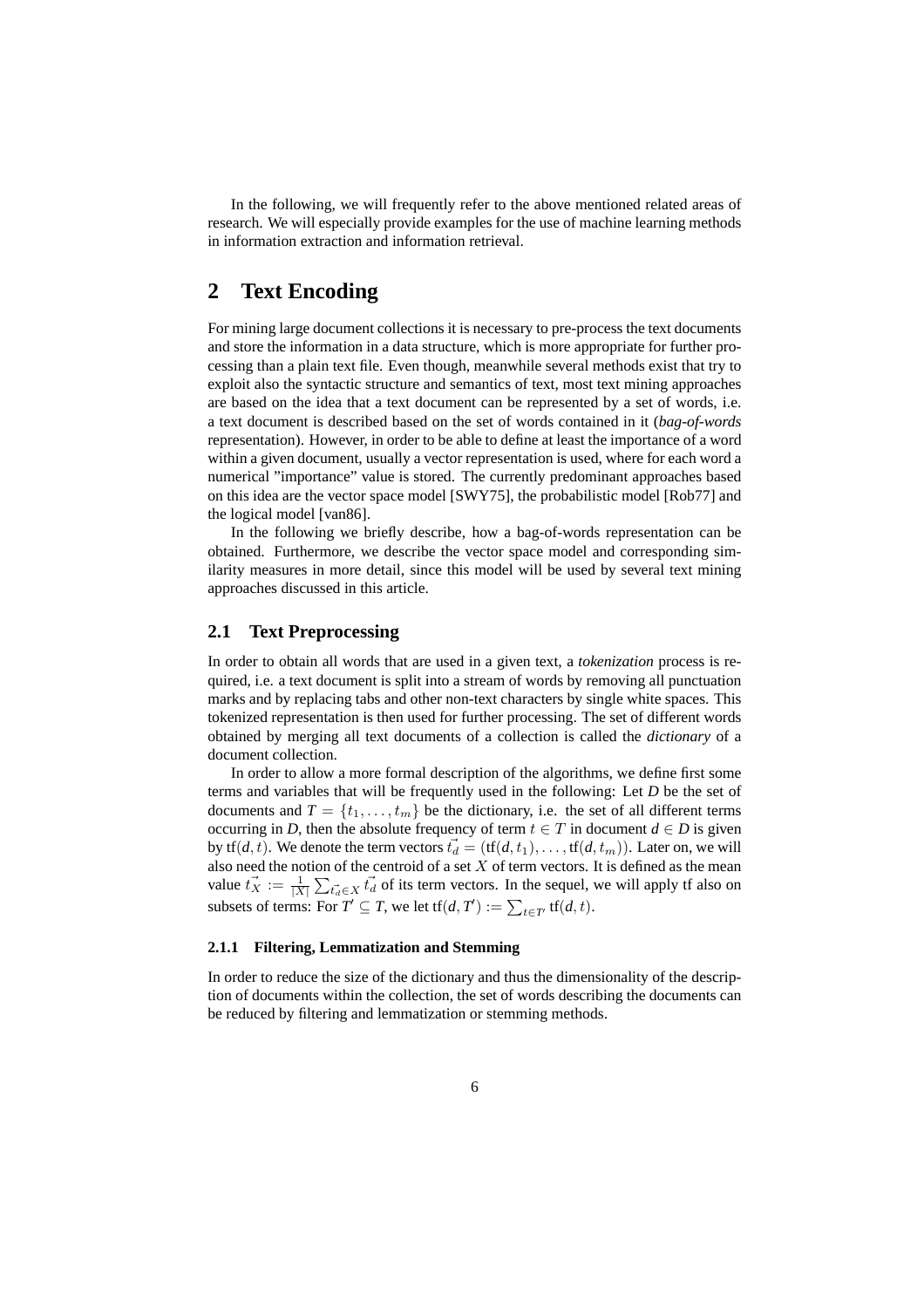*Filtering* methods remove words from the dictionary and thus from the documents. A standard filtering method is stop word filtering. The idea of stop word filtering is to remove words that bear little or no content information, like articles, conjunctions, prepositions, etc. Furthermore, words that occur extremely often can be said to be of little information content to distinguish between documents, and also words that occur very seldom are likely to be of no particular statistical relevance and can be removed from the dictionary [FBY92]. In order to further reduce the number of words in the dictionary, also (index) term selection methods can be used (see Sect. 2.1.2).

*Lemmatization* methods try to map verb forms to the infinite tense and nouns to the singular form. However, in order to achieve this, the word form has to be known, i.e. the part of speech of every word in the text document has to be assigned. Since this tagging process is usually quite time consuming and still error-prone, in practice frequently stemming methods are applied.

*Stemming* methods try to build the basic forms of words, i.e. strip the plural 's' from nouns, the 'ing' from verbs, or other affixes. A stem is a natural group of words with equal (or very similar) meaning. After the stemming process, every word is represented by its stem. A well-known rule based stemming algorithm has been originally proposed by Porter [Por80]. He defined a set of production rules to iteratively transform (English) words into their stems.

#### **2.1.2 Index Term Selection**

To further decrease the number of words that should be used also indexing or keyword selection algorithms can be used (see, e.g. [DDFL90, WMB99]). In this case, only the selected keywords are used to describe the documents. A simple method for keyword selection is to extract keywords based on their entropy. E.g. for each word  $t$  in the vocabulary the entropy as defined by [LS89] can be computed:

$$
W(t) = 1 + \frac{1}{\log_2|D|} \sum_{d \in D} P(d, t) \log_2 P(d, t) \quad \text{with} \quad P(d, t) = \frac{\text{tf}(d, t)}{\sum_{l=1}^n \text{tf}(d_l, t)} \tag{1}
$$

Here the entropy gives a measure how well a word is suited to separate documents by keyword search. For instance, words that occur in many documents will have low entropy. The entropy can be seen as a measure of the importance of a word in the given domain context. As index words a number of words that have a high entropy relative to their overall frequency can be chosen, i.e. of words occurring equally often those with the higher entropy can be preferred.

In order to obtain a fixed number of index terms that appropriately cover the documents, a simple greedy strategy can be applied: From the first document in the collection select the term with the highest relative entropy (or information gain as described in Sect. 3.1.1) as an index term. Then mark this document and all other documents containing this term. From the first of the remaining unmarked documents select again the term with the highest relative entropy as an index term. Then mark again this document and all other documents containing this term. Repeat this process until all documents are marked, then unmark them all and start again. The process can be terminated when the desired number of index terms have been selected. A more detailed discussion of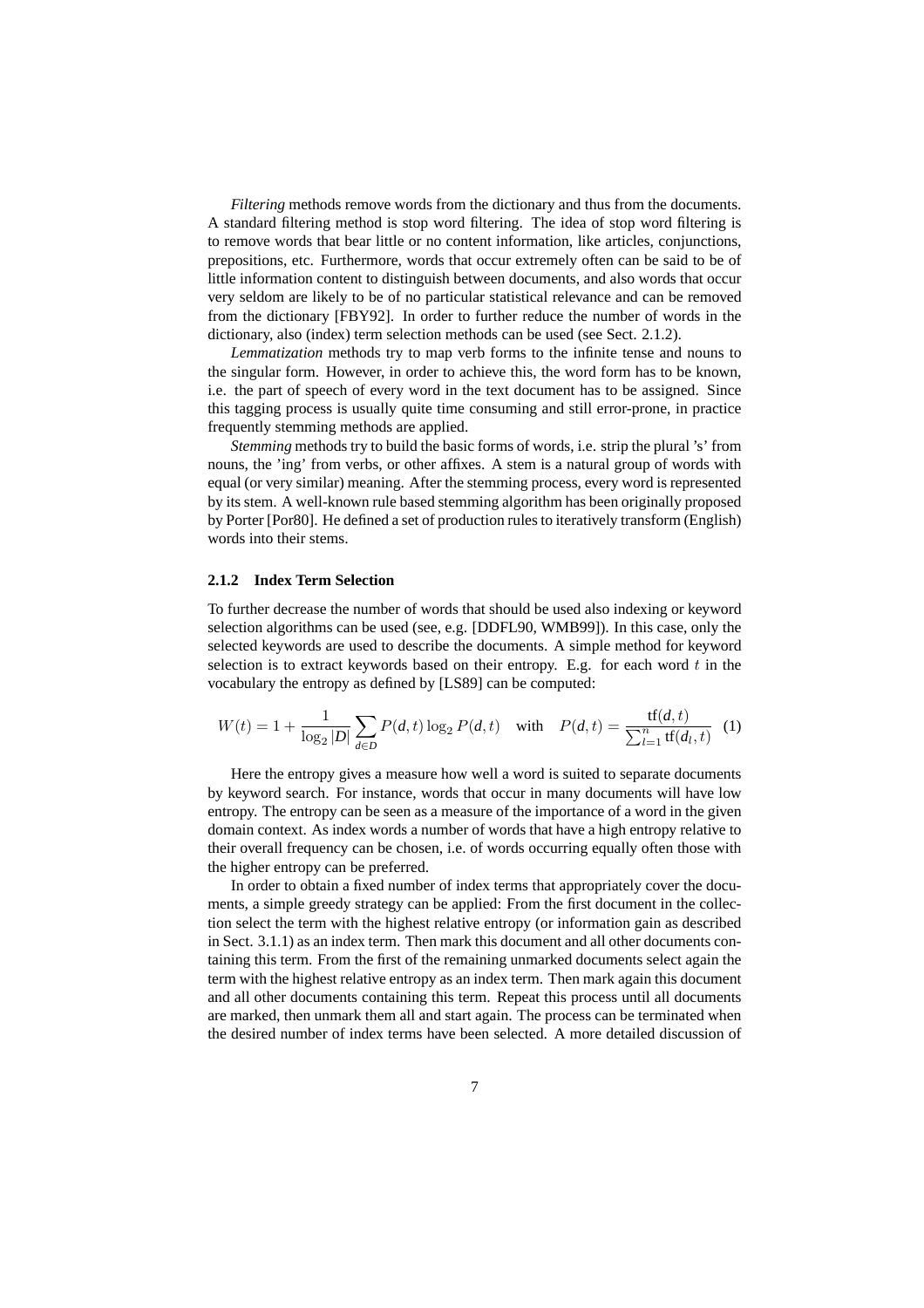the benefits of this approach for clustering - with respect to reduction of words required in order to obtain a good clustering performance - can be found in [BN04].

An index term selection methods that is more appropriate if we have to learn a classifier for documents is discussed in Sect. 3.1.1. This approach also considers the word distributions within the classes.

### **2.2 The Vector Space Model**

Despite of its simple data structure without using any explicit semantic information, the vector space model enables very efficient analysis of huge document collections. It was originally introduced for indexing and information retrieval [SWY75] but is now used also in several text mining approaches as well as in most of the currently available document retrieval systems.

The vector space model represents documents as vectors in  $m$ -dimensional space. i.e. each document *d* is described by a numerical feature vector  $w(d) = (x(d, t_1), \ldots, x(d, t_m))$ . Thus, documents can be compared by use of simple vector operations and even queries can be performed by encoding the query terms similar to the documents in a query vector. The query vector can then be compared to each document and a result list can be obtained by ordering the documents according to the computed similarity [SAB94]. The main task of the vector space representation of documents is to find an appropriate encoding of the feature vector.

Each element of the vector usually represents a word (or a group of words) of the document collection, i.e. the size of the vector is defined by the number of words (or groups of words) of the complete document collection. The simplest way of document encoding is to use binary term vectors, i.e. a vector element is set to one if the corresponding word is used in the document and to zero if the word is not. This encoding will result in a simple Boolean comparison or search if a query is encoded in a vector. Using Boolean encoding the importance of all terms for a specific query or comparison is considered as similar. To improve the performance usually term weighting schemes are used, where the weights reflect the importance of a word in a specific document of the considered collection. Large weights are assigned to terms that are used frequently in relevant documents but rarely in the whole document collection [SB88]. Thus a weight  $w(d, t)$  for a term t in document d is computed by term frequency  $tf(d, t)$  times inverse document frequency  $\text{idf}(t)$ , which describes the term specificity within the document collection. In [SAB94] a weighting scheme was proposed that has meanwhile proven its usability in practice. Besides term frequency and inverse document frequency — defined as  $\text{idf}(t) := \log(N/n_t)$  —, a length normalization factor is used to ensure that all documents have equal chances of being retrieved independent of their lengths:

$$
w(d,t) = \frac{\text{tf}(d,t) \log(N/n_t)}{\sqrt{\sum_{j=1}^{m} tf(d,t_j)^2 (\log(N/n_{t_j}))^2}},\tag{2}
$$

where N is the size of the document collection D and  $n_t$  is the number of documents in  $D$  that contain term  $t$ .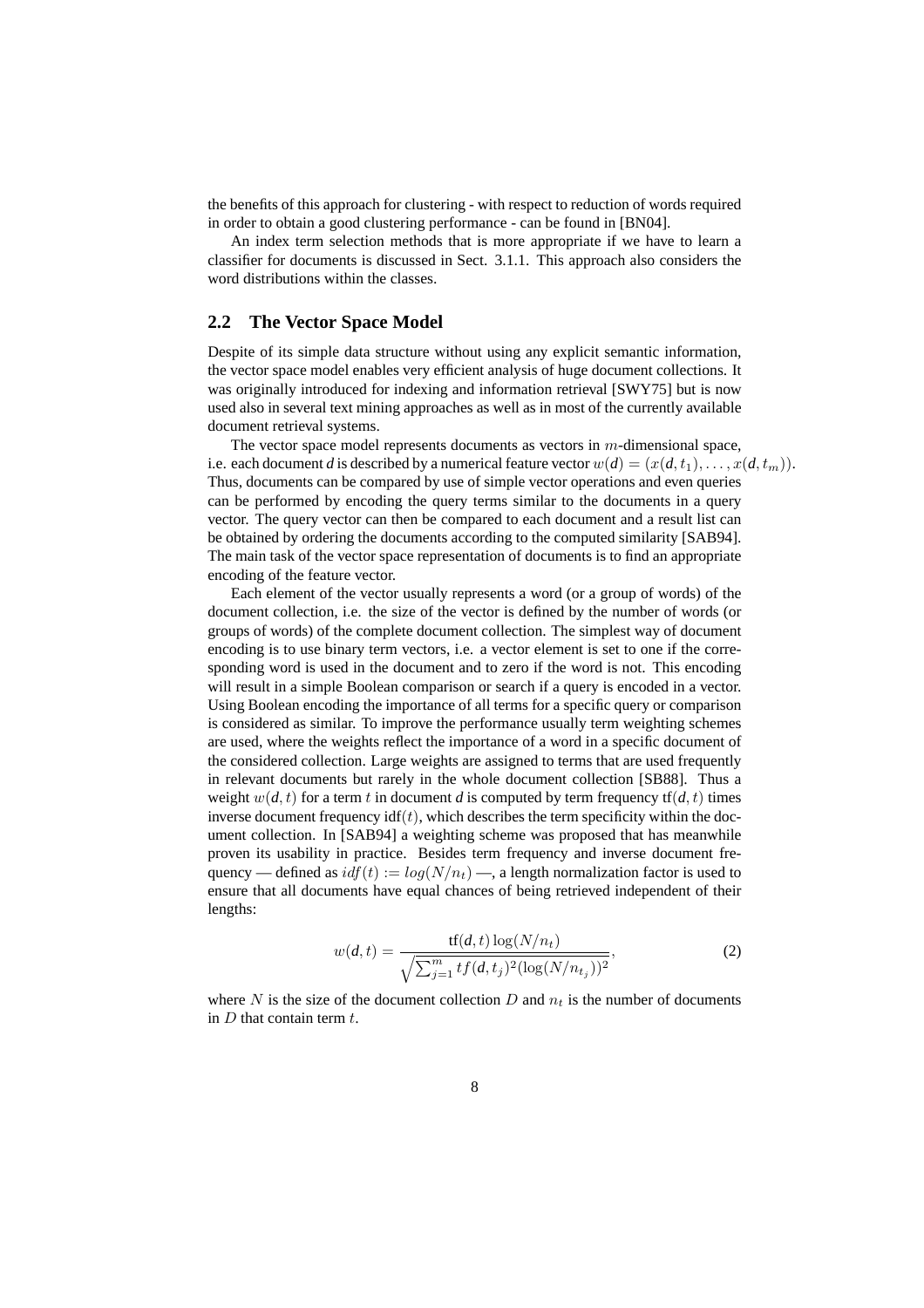Based on a weighting scheme a document *d* is defined by a vector of term weights  $w(d) = (w(d, t_1), \ldots, w(d, t_m))$  and the similarity S of two documents  $d_1$  and  $d_2$ (or the similarity of a document and a query vector) can be computed based on the inner product of the vectors (by which – if we assume normalized vectors – the cosine between the two document vectors is computed), i.e.

$$
S(d_1, d_2) = \sum_{k=1}^{m} w(d_1, t_k) \cdot w(d_2, t_k).
$$
 (3)

A frequently used distance measure is the Euclidian distance. We calculate the distance between two text documents  $d_1, d_2 \in D$  as follows:

$$
dist(d_1, d_2) = \sqrt[2]{\sum_{k=1}^{m} |w(d_1, t_k) - w(d_2, t_k)|^2} \tag{4}
$$

However, the Euclidean distance should only be used for normalized vectors, since otherwise the different lengths of documents can result in a smaller distance between documents that share less words than between documents that have more words in common and should be considered therefore as more similar.

Note that for normalized vectors the scalar product is not much different in behavior from the Euclidean distance, since for two vectors  $\vec{x}$  and  $\vec{y}$  it is

$$
\cos \varphi = \frac{\vec{x} \vec{y}}{|\vec{x}| \cdot |\vec{y}|} = 1 - \frac{1}{2} d^2 \left( \frac{\vec{x}}{|\vec{x}|}, \frac{\vec{y}}{|\vec{y}|} \right).
$$

For a more detailed discussion of the vector space model and weighting schemes see, e.g. [BYRN99, Gre98, SB88, SWY75].

### **2.3 Linguistic Preprocessing**

Often text mining methods may be applied without further preprocessing. Sometimes, however, additional linguistic preprocessing (c.f. [MS01a]) may be used to enhance the available information about terms. For this, the following approaches are frequently applied:

- **Part-of-speech tagging** (POS) determines the part of speech tag, e.g. noun, verb, adjective, etc. for each term.
- **Text chunking** aims at grouping adjacent words in a sentence. An example of a chunk is the noun phrase "the current account deficit".
- **Word Sense Disambiguation** (WSD) tries to resolve the ambiguity in the meaning of single words or phrases. An example is 'bank' which may have – among others – the senses 'financial institution' or the 'border of a river or lake'. Thus, instead of terms the specific meanings could be stored in the vector space representation. This leads to a bigger dictionary but considers the semantic of a term in the representation.
- **Parsing** produces a full parse tree of a sentence. From the parse, we can find the relation of each word in the sentence to all the others, and typically also its function in the sentence (e.g. subject, object, etc.).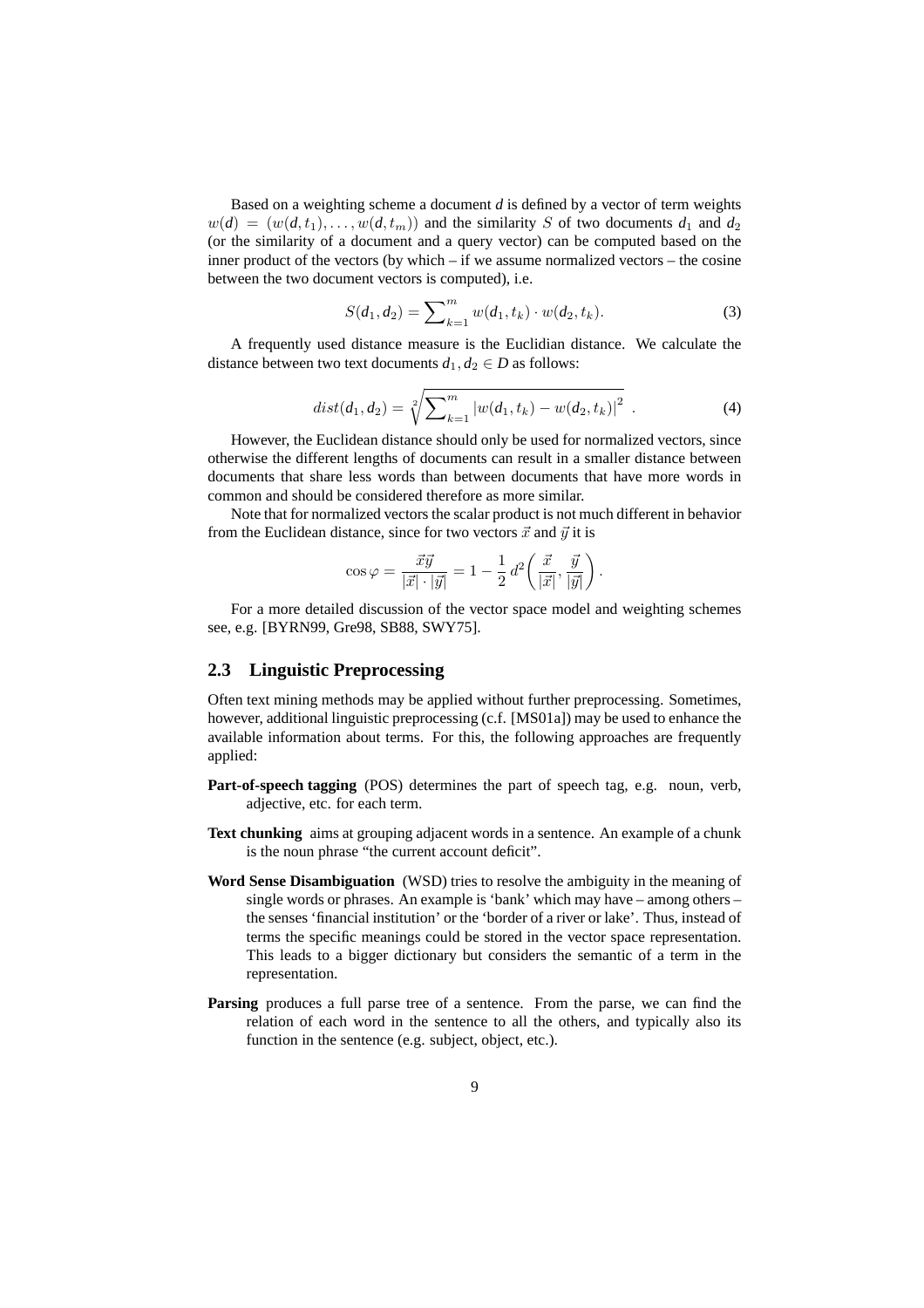Linguistic processing either uses lexica and other resources as well as hand-crafted rules. If a set of examples is available machine learning methods as described in section 3, especially in section 3.3, may be employed to learn the desired tags.

It turned out, however, that for many text mining tasks linguistic preprocessing is of limited value compared to the simple bag-of-words approach with basic preprocessing. The reason is that the co-occurrence of terms in the vector representation serves as an automatic disambiguation, e.g. for classification [LK02]. Recently some progress was made by enhancing bag of words with linguistic feature for text clustering and classification [HSS03, BH04].

## **3 Data Mining Methods for Text**

One main reason for applying data mining methods to text document collections is to structure them. A structure can significantly simplify the access to a document collection for a user. Well known access structures are library catalogues or book indexes. However, the problem of manual designed indexes is the time required to maintain them. Therefore, they are very often not up-to-date and thus not usable for recent publications or frequently changing information sources like the World Wide Web. The existing methods for structuring collections either try to assign keywords to documents based on a given keyword set (classification or categorization methods) or automatically structure document collections to find groups of similar documents (clustering methods). In the following we first describe both of these approaches. Furthermore, we discuss in Sect. 3.3 methods to automatically extract useful information patterns from text document collections. In Sect. 3.4 we review methods for visual text mining. These methods allow in combination with structuring methods the development of powerful tools for the interactive exploration of document collections. We conclude this section with a brief discussion of further application areas for text mining.

## **3.1 Classification**

Text classification aims at assigning pre-defined classes to text documents [Mit97]. An example would be to automatically label each incoming news story with a topic like "sports", "politics", or "art". Whatever the specific method employed, a data mining classification task starts with a *training set*  $D = (d_1, \ldots, d_n)$  of documents that are already labelled with a class  $L \in \mathbb{L}$  (e.g. sport, politics). The task is then to determine a *classification model*

$$
f: D \to \mathbb{L} \qquad f(d) = L \tag{5}
$$

which is able to assign the correct class to a new document *d* of the domain.

To measure the performance of a classification model a random fraction of the labelled documents is set aside and not used for training. We may classify the documents of this *test set* with the classification model and compare the estimated labels with the true labels. The fraction of correctly classified documents in relation to the total number of documents is called *accuracy* and is a first performance measure.

Often, however, the target class covers only a small percentage of the documents. Then we get a high accuracy if we assign each document to the alternative class. To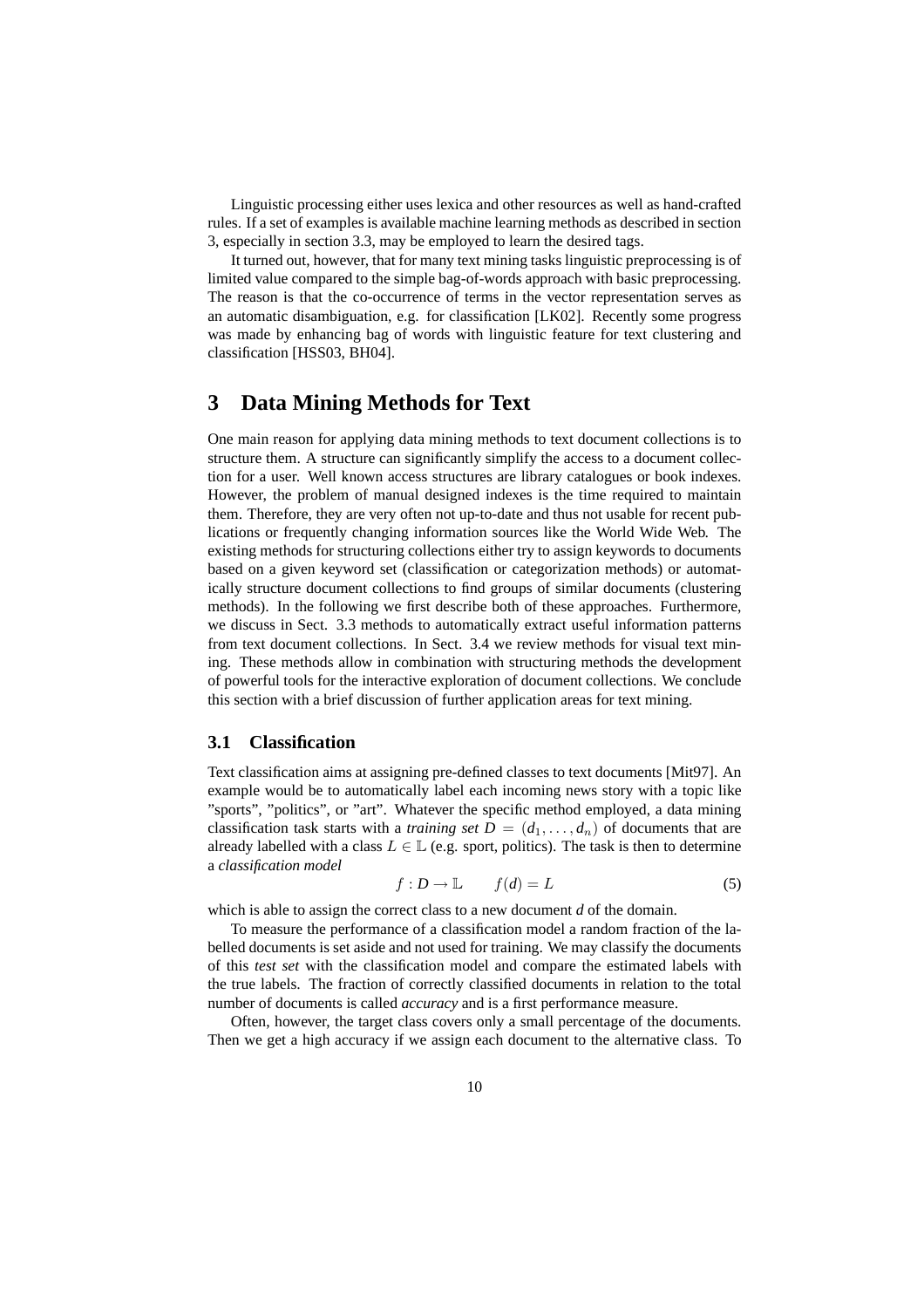avoid this effect different measures of classification success are often used. *Precision* quantifies the fraction of retrieved documents that are in fact relevant, i.e. belong to the target class. *Recall* indicates which fraction of the relevant documents is retrieved.

$$
\text{precision} = \frac{\# \{\text{relevant} \cap \text{retrieved}\}}{\# \text{retrieved}} \qquad \text{recall} = \frac{\# \{\text{relevant} \cap \text{retrieved}\}}{\# \text{relevant}} \qquad (6)
$$

Obviously there is a trade off between precision and recall. Most classifiers internally determine some "degree of membership" in the target class. If only documents of high degree are assigned to the target class, the precision is high. However, many relevant documents might have been overlooked, which corresponds to a low recall. When on the other hand the search is more exhaustive, recall increases and precision goes down. The *F-score* is a compromise of both for measuring the overall performance of classifiers.

$$
F = \frac{2}{1/\text{recall} + 1/\text{precision}}
$$
 (7)

#### **3.1.1 Index Term Selection**

As document collections often contain more than 100000 different words we may select the most informative ones for a specific classification task to reduce the number of words and thus the complexity of the classification problem at hand. One commonly used ranking score is the *information gain* which for a term  $t_i$  is defined as

$$
IG(t_j) = \sum_{c=1}^{2} p(L_c) \log_2 \frac{1}{p(L_c)} - \sum_{m=0}^{1} p(t_j = m) \sum_{c=1}^{2} p(L_c | t_j = m) \log_2 \frac{1}{p(L_c | t_j = m)}
$$
(8)

Here  $p(L_c)$  is the fraction of training documents with classes  $L_1$  and  $L_2$ ,  $p(t_i=1)$  and  $p(t_j=0)$  is the number of documents with / without term  $t_j$  and  $p(L_c|t_j=m)$  is the conditional probability of classes  $L_1$  and  $L_2$  if term  $t_j$  is contained in the document or is missing. It measures how useful  $t_i$  is for predicting  $L_1$  from an information-theoretic point of view. We may determine  $IG(t_i)$  for all terms and remove those with very low information gain from the dictionary.

In the following sections we describe the most frequently used data mining methods for text categorization.

#### **3.1.2 Na¨ıve Bayes Classifier**

Probabilistic classifiers start with the assumption that the words of a document  $d_i$  have been generated by a probabilistic mechanism. It is supposed that the class  $L(d_i)$  of document  $d_i$  has some relation to the words which appear in the document. This may be described by the conditional distribution  $p(t_1, \ldots, t_{n_i} | L(d_i))$  of the  $n_i$  words given the class. Then the *Bayesian formula* yields the probability of a class given the words of a document [Mit97]

$$
p(L_c|t_1,...,t_{n_i}) = \frac{p(t_1,...,t_{n_i}|L_c)p(L_c)}{\sum_{L \in \mathbb{L}} p(t_1,...,t_{n_i}|L)p(L)}
$$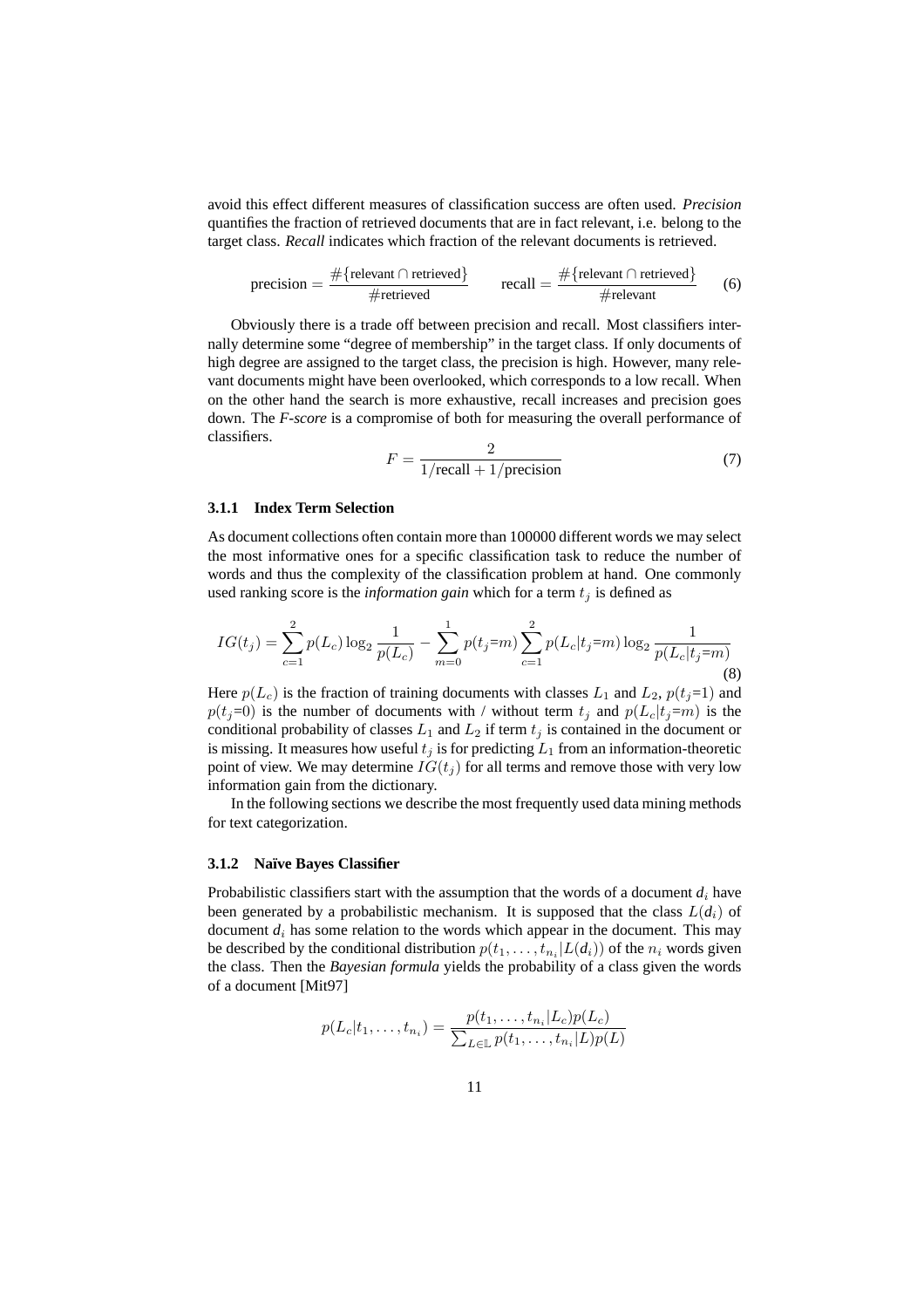Note that each document is assumed to belong to exactly one of the k classes in  $\mathbb{L}$ . The prior probability  $p(L)$  denotes the probability that an arbitrary document belongs to class L before its words are known. Often the prior probabilities of all classes may be taken to be equal. The conditional probability on the left is the desired *posterior probability* that the document with words  $t_1, \ldots, t_{n_i}$  belongs to class  $L_c$ . We may assign the class with highest posterior probability to our document.

For document classification it turned out that the specific order of the words in a document is not very important. Even more we may assume that for documents of a given class a word appears in the document irrespective of the presence of other words. This leads to a simple formula for the conditional probability of words given a class  $L_c$ 

$$
p(t_1, ..., t_{n_i} | L_c) = \prod_{j=1}^{n_i} p(t_j | L_c)
$$

Combining this "naïve" independence assumption with the Bayes formula defines the *Naïve Bayes classifier* [Goo65]. Simplifications of this sort are required as many thousand different words occur in a corpus.

The naïve Bayes classifier involves a learning step which simply requires the estimation of the probabilities of words  $p(t_i | L_c)$  in each class by its relative frequencies in the documents of a training set which are labelled with  $L_c$ . In the classification step the estimated probabilities are used to classify a new instance according to the Bayes rule. In order to reduce the number of probabilities  $p(t_j | L_m)$  to be estimated, we can use index term selection methods as discussed above in Sect. 3.1.1.

Although this model is unrealistic due to its restrictive independence assumption it yields surprisingly good classifications [DPHS98, Joa98]. It may be extended into several directions [Seb02].

As the effort for manually labeling the documents of the training set is high, some authors use unlabeled documents for training. Assume that from a small training set it has been established that word  $t_i$  is highly correlated with class  $L_c$ . If from unlabeled documents it may be determined that word  $t_j$  is highly correlated with  $t_i$ , then also  $t_j$  is a good predictor for class  $L_c$ . In this way unlabeled documents may improve classification performance. In [NMTM00] the authors used a combination of Expectation-Maximization (EM) [DLR77] and a naïve Bayes classifier and were able to reduce the classification error by up to 30%.

#### **3.1.3 Nearest Neighbor Classifier**

Instead of building explicit models for the different classes we may select documents from the training set which are "similar" to the target document. The class of the target document subsequently may be inferred from the class labels of these similar documents. If k similar documents are considered, the approach is also known as k*nearest neighbor classification*.

There is a large number of similarity measures used in text mining. One possibility is simply to count the number of common words in two documents. Obviously this has to be normalized to account for documents of different lengths. On the other hand words have greatly varying information content. A standard way to measure the latter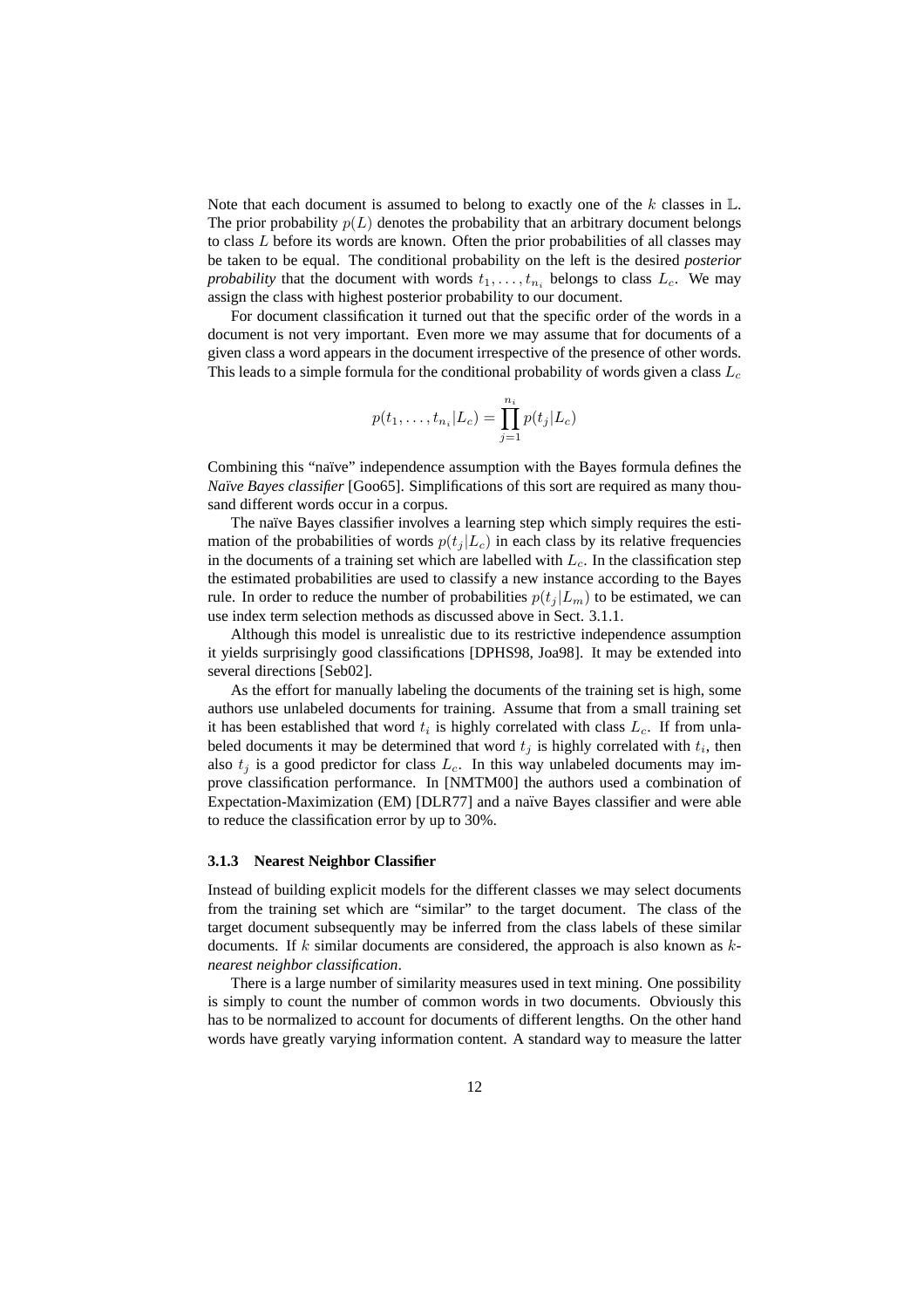is the cosine similarity as defined in (3). Note that only a small fraction of all possible terms appear in this sums as  $w(d, t) = 0$  if the term t is not present in the document d. Other similarity measures are discussed in [BYRN99].

For deciding whether document  $d_i$  belongs to class  $L_m$ , the similarity  $S(d_i, d_j)$ to all documents  $d_i$  in the training set is determined. The  $k$  most similar training documents (neighbors) are selected. The proportion of neighbors having the same class may be taken as an estimator for the probability of that class, and the class with the largest proportion is assigned to document  $d_i$ . The optimal number  $k$  of neighbors may be estimated from additional training data by cross-validation.

Nearest neighbor classification is a nonparametric method and it can be shown that for large data sets the error rate of the 1-nearest neighbor classifier is never larger than twice the optimal error rate [HTF01]. Several studies have shown that  $k$ -nearest neighbor methods have very good performance in practice [Joa98]. Their drawback is the computational effort during classification, where basically the similarity of a document with respect to all other documents of a training set has to be determined. Some extensions are discussed in [Seb02].

#### **3.1.4 Decision Trees**

Decision trees are classifiers which consist of a set of rules which are applied in a sequential way and finally yield a decision. They can be best explained by observing the training process, which starts with a comprehensive training set. It uses a divide and conquer strategy: For a training set M with labelled documents the word  $t_i$  is selected, which can predict the class of the documents in the best way, e.g. by the information gain (8). Then M is partitioned into two subsets, the subset  $M_i^{\dagger}$  with the documents containing  $t_i$ , and the subset  $M_i^-$  with the documents without  $t_i$ . This procedure is recursively applied to  $M_i^+$  and  $M_i^-$ . It stops if all documents in a subset belong to the same class  $L_c$ . It generates a tree of rules with an assignment to actual classes in the leaves.

Decision trees are a standard tool in data mining [Qui86, Mit97]. They are fast and scalable both in the number of variables and the size of the training set. For text mining, however, they have the drawback that the final decision depends only on relatively few terms. A decisive improvement may be achieved by *boosting decision trees* [SS99], i.e. determining a set of complementary decision trees constructed in such a way that the overall error is reduced. [SS00] use even simpler one step decision trees containing only one rule and get impressive results for text classification.

#### **3.1.5 Support Vector Machines and Kernel Methods**

A Support Vector Machine (SVM) is a supervised classification algorithm that recently has been applied successfully to text classification tasks [Joa98, DPHS98, LK02]. As usual a document *d* is represented by a – possibly weighted – vector  $(t_{d1}, \ldots, t_{dN})$  of the counts of its words. A single SVM can only separate two classes — a positive class L<sub>1</sub> (indicated by  $y = +1$ ) and a negative class L<sub>2</sub> (indicated by  $y = -1$ ). In the space of input vectors a hyperplane may be defined by setting  $y = 0$  in the following linear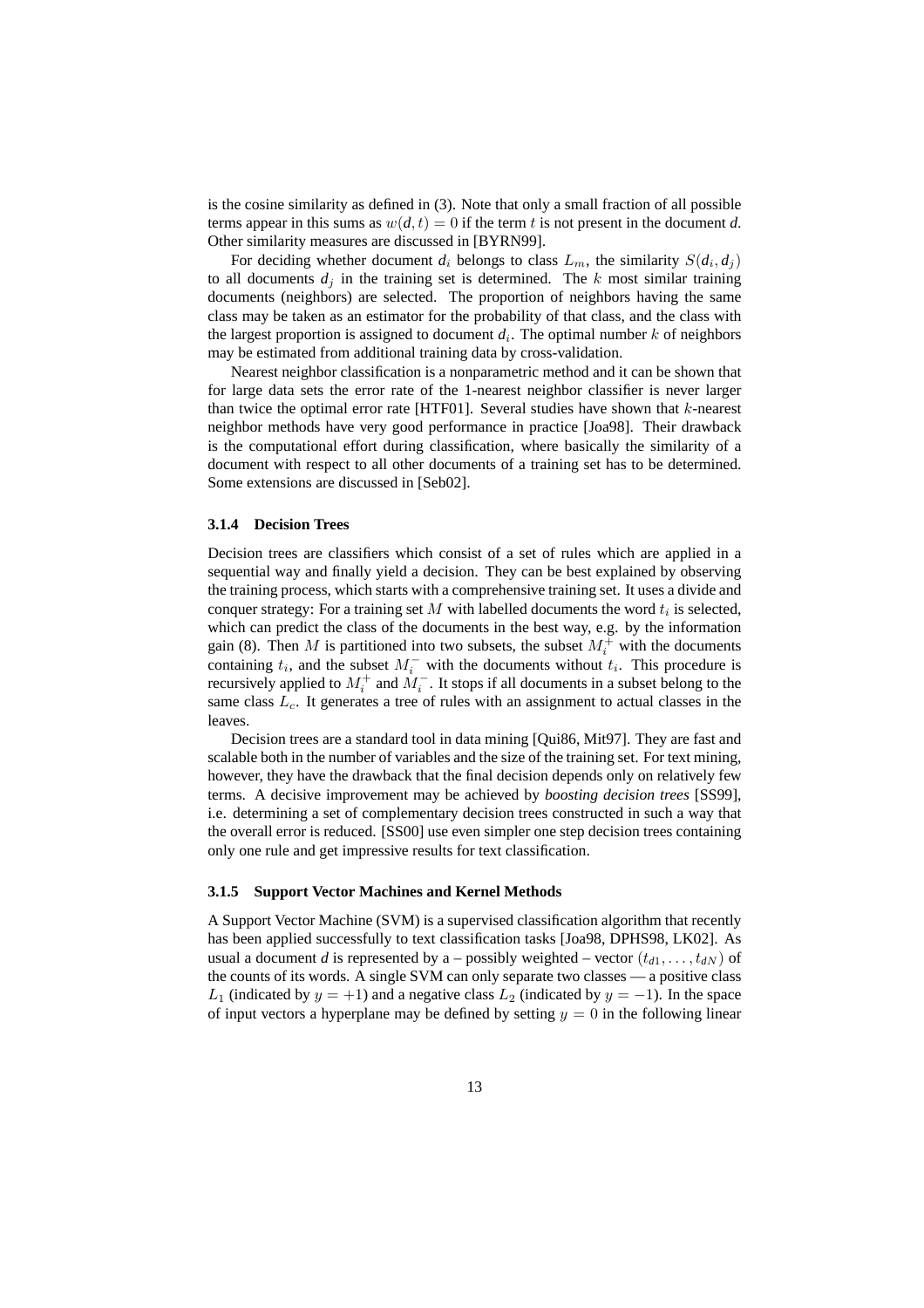

Figure 2: Hyperplane with maximal distance (margin) to examples of positive and negative classes constructed by the support vector machine.

equation.

$$
y = f(\vec{t_d}) = b_0 + \sum_{j=1}^{N} b_j t_{dj}
$$

The SVM algorithm determines a hyperplane which is located between the positive and negative examples of the training set. The parameters  $b_i$  are adapted in such a way that the distance  $\xi$  – called *margin* – between the hyperplane and the closest positive and negative example documents is maximized, as shown in Fig. 3.1.5. This amounts to a constrained quadratic optimization problem which can be solved efficiently for a large number of input vectors.

The documents having distance ξ from the hyperplane are called *support vectors* and determine the actual location of the hyperplane. Usually only a small fraction of documents are support vectors. A new document with term vector  $\vec{t}_d$  is classified in  $L_1$  if the value  $f(\vec{t}_d) > 0$  and into  $L_2$  otherwise. In case that the document vectors of the two classes are not linearly separable a hyperplane is selected such that as few as possible document vectors are located on the "wrong" side.

SVMs can be used with non-linear predictors by transforming the usual input features in a non-linear way, e.g. by defining a *feature map*

$$
\phi(t_1,\ldots,t_N) = \left(t_1,\ldots,t_N,t_1^2,t_1t_2,\ldots,t_Nt_{N-1},t_N^2\right)
$$

Subsequently a hyperplane may be defined in the expanded input space. Obviously such non-linear transformations may be defined in a large number of ways.

The most important property of SVMs is that learning is nearly independent of the dimensionality of the feature space. It rarely requires feature selection as it inherently selects data points (the support vectors) required for a good classification. This allows good generalization even in the presence of a large number of features and makes SVM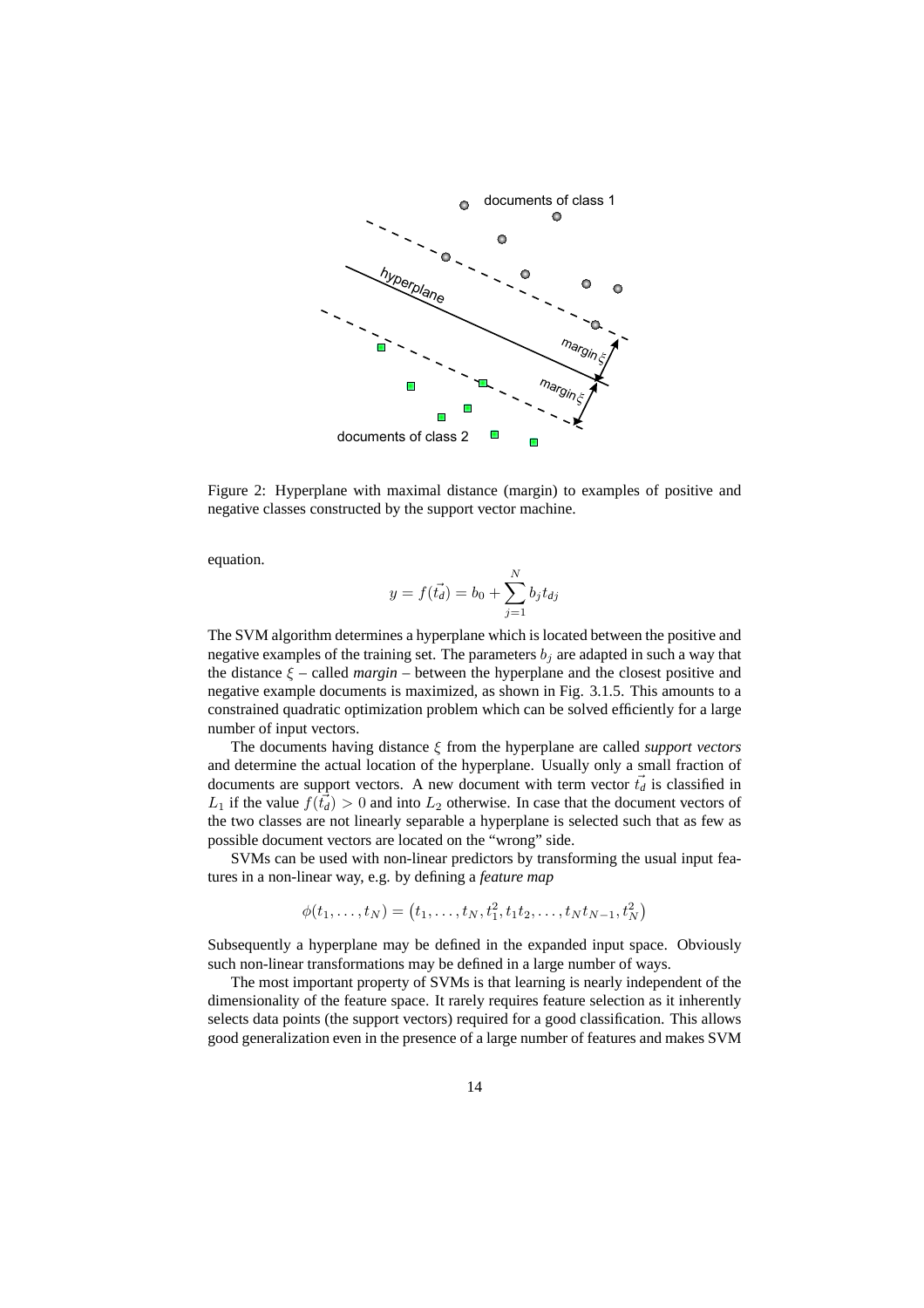especially suitable for the classification of texts [Joa98]. In the case of textual data the choice of the kernel function has a minimal effect on the accuracy of classification: Kernels that imply a high dimensional feature space show slightly better results in terms of precision and recall, but they are subject to overfitting [LK02].

### **3.1.6 Classifier Evaluations**

During the last years text classifiers have been evaluated on a number of benchmark document collections. It turns out that the level of performance of course depends on the document collection. Table 1 gives some representative results achieved for the Reuters 20 newsgroups collection [Seb02, p.38]. Concerning the relative quality of classifiers boosted trees, SVMs, and k-nearest neighbors usually deliver top-notch performance, while naïve Bayes and decision trees are less reliable.

Table 1: Performance of Different Classifiers for the Reuters collection

| Method                | $F_1$ -value |
|-----------------------|--------------|
| naïve Bayes           | 0.795        |
| decision tree C4.5    | 0.794        |
| $k$ -nearest neighbor | 0.856        |
| <b>SVM</b>            | 0.870        |
| boosted tree          | 0.878        |

## **3.2 Clustering**

Clustering method can be used in order to find groups of documents with similar content. The result of clustering is typically a partition (also called) clustering  $\mathbb{P}$ , a set of clusters P. Each cluster consists of a number of documents *d*. Objects — in our case documents — of a cluster should be similar and dissimilar to documents of other clusters. Usually the quality of clusterings is considered better if the contents of the documents within one cluster are more similar and between the clusters more dissimilar. Clustering methods group the documents only by considering their distribution in document space (for example, a n-dimensional space if we use the vector space model for text documents).

Clustering algorithms compute the clusters based on the attributes of the data and measures of (dis)similarity. However, the idea of what an ideal clustering result should look like varies between applications and might be even different between users. One can exert influence on the results of a clustering algorithm by using only subsets of attributes or by adapting the used similarity measures and thus control the clustering process. To which extent the result of the cluster algorithm coincides with the ideas of the user can be assessed by evaluation measures. A survey of different kinds of clustering algorithms and the resulting cluster types can be found in [SEK03].

In the following, we first introduce standard evaluation methods and present then details for hierarchical clustering approaches, k-means, bi-section-k-means, self-organizing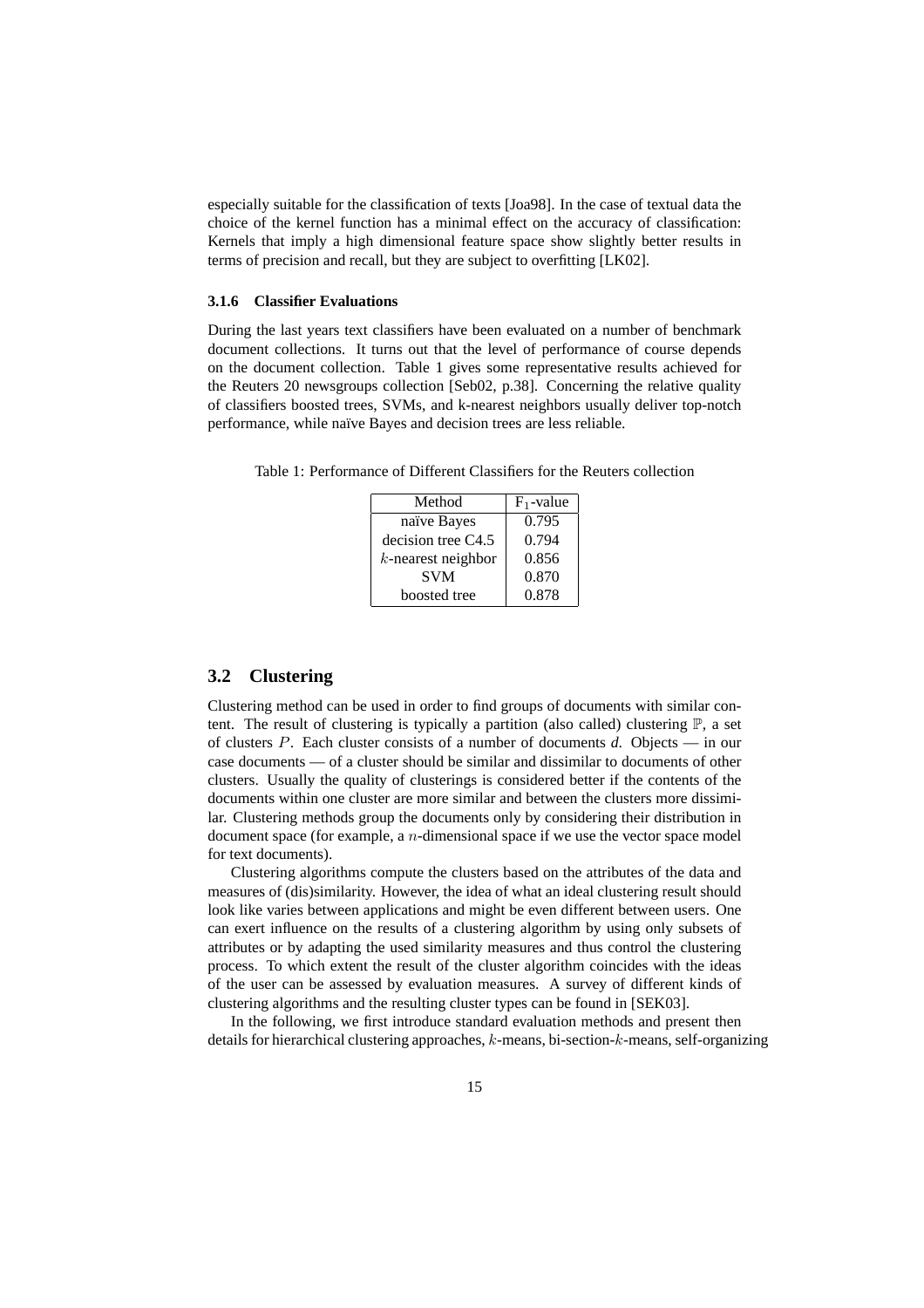maps and the EM-algorithm. We will finish the clustering section with a short overview of other clustering approaches used for text clustering.

#### **3.2.1 Evaluation of clustering results**

In general, there are two ways to evaluate clustering results. One the one hand statistical measures can be used to describe the properties of a clustering result. On the other hand some given classification can be seen as a kind of gold standard which is then typically used to compare the clustering results with the given classification. We discuss both aspects in the following.

**Statistical Measures** In the following, we first discuss measures which cannot make use of a given classification  $\mathbb L$  of the documents. They are called indices in statistical literature and evaluate the quality of a clustering on the basis of statistic connections. One finds a large number of indices in literature (see [Fic97, DH73]). One of the most well-known measures is the mean square error. It permits to make statements on quality of the found clusters dependent on the number of clusters. Unfortunately, the computed quality is always better if the number of cluster is higher. In [KR90] an alternative measure, the silhouette coefficient, is presented which is independent of the number of clusters. We introduce both measures in the following.

**Mean square error** If one keeps the number of dimensions and the number of clusters constant the mean square error (Mean Square error, MSE) can be used likewise for the evaluation of the quality of clustering. The mean square error is a measure for the compactness of the clustering and is defined as follows:

**Definition 1 (MSE)** The means square error (MSE) for a given clustering  $\mathbb P$  is de*fined as*

$$
MSE(\mathbb{P}) = \sum_{P \in \mathbb{P}} MSE(P),\tag{9}
$$

*whereas the means square error for a cluster* P *is given by:*

$$
MSE(P) = \sum_{d \in P} dist(d, \mu_P)^2,
$$
\n(10)

and  $\mu_P = \frac{1}{|P|}$  $\overline{ }$ *d∈P*  $\vec{t_d}$  *is the centroid of the clusters P and dist is a distance measure.* 

**Silhouette Coefficient** One clustering measure that is independent from the number of clusters is the silhouette coefficient SC(P) (cf. [KR90]). The main idea of the coefficient is to find out the location of a document in the space with respect to the cluster of the document and the next similar cluster. For a good clustering the considered document is nearby the own cluster whereas for a bad clustering the document is closer to the next cluster. With the help of the silhouette coefficient one is able to judge the quality of a cluster or the entire clustering (details can be found in [KR90]). [KR90] gives characteristic values of the silhouette coefficient for the evaluation of the cluster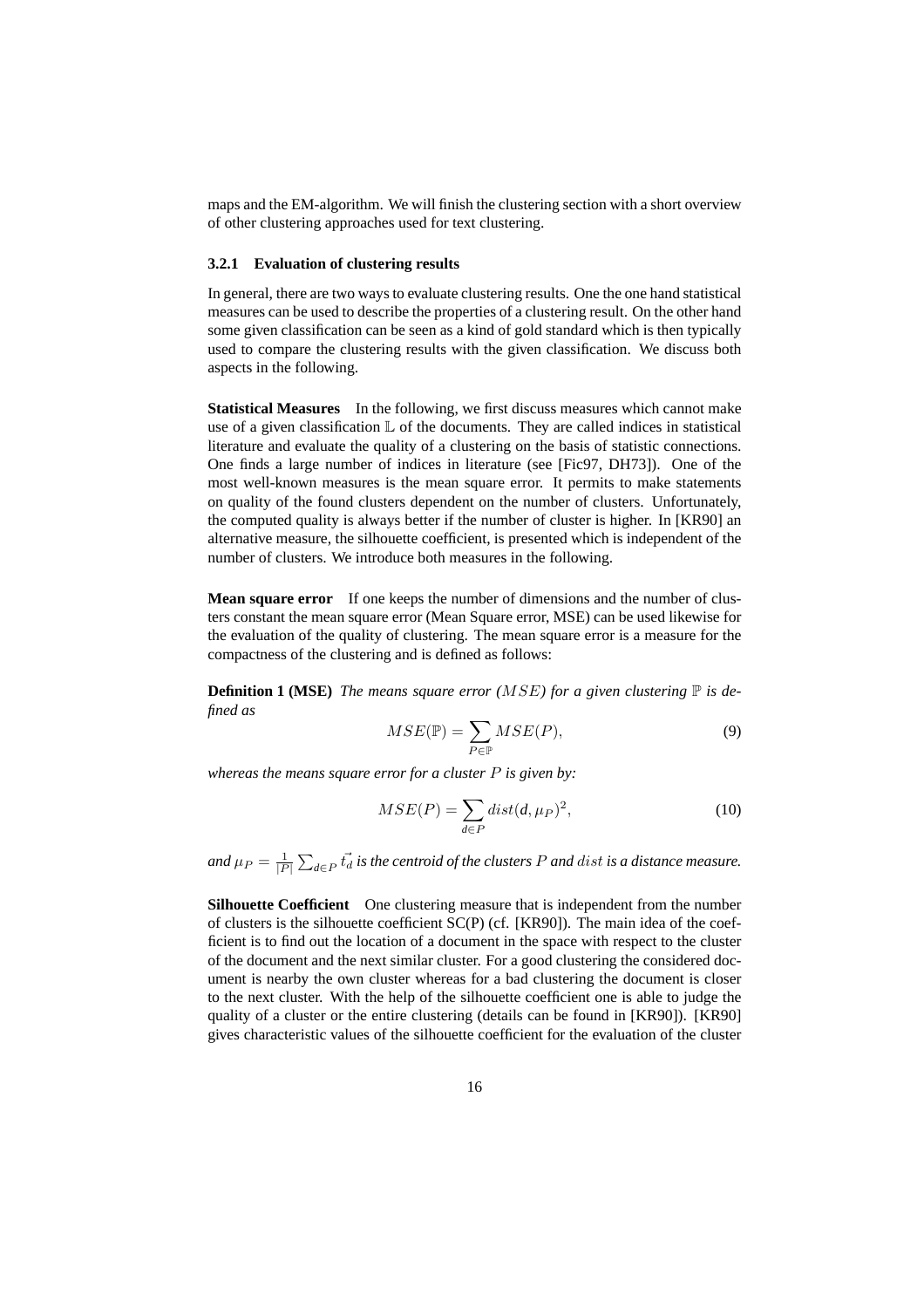quality. A value for  $SC(P)$  between 0.7 and 1.0 signals excellent separation between the found clusters, i.e. the objects within a cluster are very close to each other and are far away from other clusters. The structure was very well identified by the cluster algorithm. For the range from 0.5 to 0.7 the objects are clearly assigned to the appropriate clusters. A larger level of noise exists in the data set if the silhouette coefficient is within the range of 0.25 to 0.5 whereby also here still clusters are identifiable. Many objects could not be assigned clearly to one cluster in this case due to the cluster algorithm. At values under 0.25 it is practically impossible to identify a cluster structure and to calculate meaningful (from the view of application) cluster centers. The cluster algorithm more or less "guessed" the clustering.

**Comparative Measures** The purity measure is based on the well-known precision measure for information retrieval (cf.  $[PL02]$ ). Each resulting cluster P from a partitioning  $\mathbb P$  of the overall document set *D* is treated as if it were the result of a query. Each set L of documents of a partitioning  $\mathbb{L}$ , which is obtained by manual labelling, is treated as if it is the desired set of documents for a query which leads to the same definitions for precision, recall and f-score as defined in Equations 6 and 7. The two partitions  $\mathbb P$  and  $\mathbb L$  are then compared as follows.

The precision of a cluster  $P \in \mathbb{P}$  for a given category  $L \in \mathbb{L}$  is given by

$$
\text{Precision}(P, L) := \frac{|P \cap L|}{|P|}.\tag{11}
$$

The overall value for purity is computed by taking the weighted average of maximal precision values:

$$
Purity(\mathbb{P}, \mathbb{L}) := \sum_{P \in \mathbb{P}} \frac{|P|}{|D|} \max_{L \in \mathbb{L}} \text{Precision}(P, L). \tag{12}
$$

The counterpart of purity is:

$$
\text{InversePurity}(\mathbb{P}, \mathbb{L}) := \sum_{L \in \mathbb{L}} \frac{|L|}{|D|} \max_{P \in \mathbb{P}} \text{Recall}(P, L), \tag{13}
$$

where  $Recall(P, L) := Precision(L, P)$  and the well known

$$
\text{F-Measure}(\mathbb{P}, \mathbb{L}) := \sum_{L \in \mathbb{L}} \frac{|L|}{|D|} \max_{P \in \mathbb{P}} \frac{2 \cdot \text{Recall}(P, L) \cdot \text{Precision}(P, L)}{\text{Recall}(P, L) + \text{Precision}(P, L)},\tag{14}
$$

which is based on the F-score as defined in Eq. 7.

The three measures return values in the interval [0, 1], with 1 indicating optimal agreement. Purity measures the homogeneity of the resulting clusters when evaluated against a pre-categorization, while inverse purity measures how stable the pre-defined categories are when split up into clusters. Thus, purity achieves an "optimal" value of 1 when the number of clusters  $k$  equals  $|D|$ , whereas inverse purity achieves an "optimal" value of 1 when  $k$  equals 1. Another name in the literature for inverse purity is microaveraged precision. The reader may note that, in the evaluation of clustering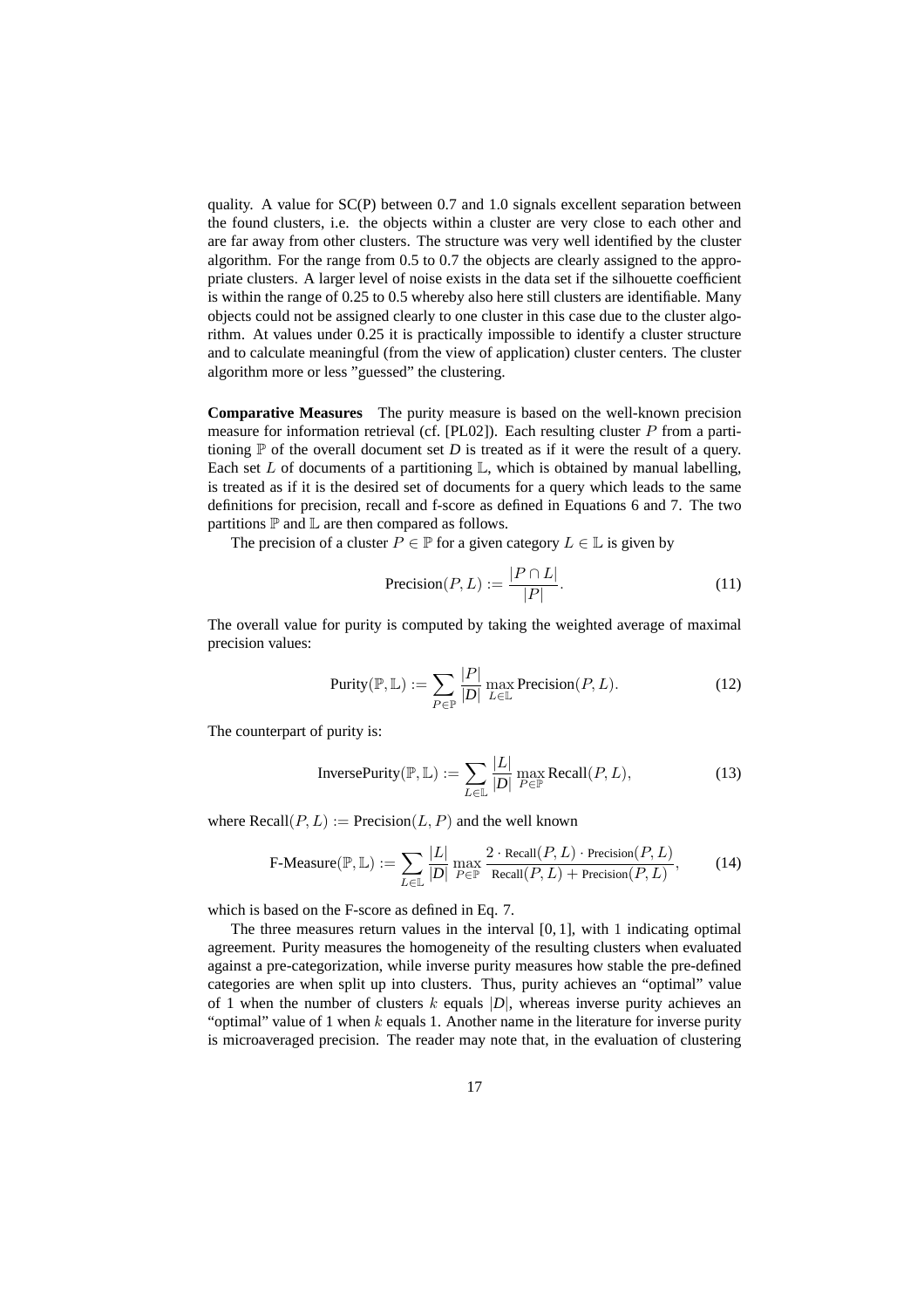results, microaveraged precision is identical to microaveraged recall (cf. e.g. [Seb02]). The F-measure works similar as inverse purity, but it depreciates overly large clusters, as it includes the individual precision of these clusters into the evaluation.

While (inverse) purity and F-measure only consider 'best' matches between 'queries' and manually defined categories, the *entropy* indicates how large the information content uncertainty of a clustering result with respect to the given classification is

$$
E(\mathbb{P}, L) = \sum_{P \in \mathbb{P}} \text{prob}(P) \cdot E(P), \text{where}
$$
 (15)

$$
E(P) = -\sum_{L \in \mathbb{L}} \text{prob}(L|P) \log(\text{prob}(L|P)) \tag{16}
$$

where  $prob(L|P)$  = Precision(P, L) and  $prob(P) = \frac{|P|}{|D|}$ . The entropy has the range  $[0, log(||L||)]$ , with 0 indicating optimality.

#### **3.2.2 Partitional Clustering**

**Hierarchical Clustering Algorithms** [MS01a, SKK00] got their name since they form a sequence of groupings or clusters that can be represented in a hierarchy of clusters. This hierarchy can be obtained either in a top-down or bottom-up fashion. Topdown means that we start with one cluster that contains all documents. This cluster is stepwise refined by splitting it iteratively into sub-clusters. One speaks in this case also of the so called "divisive" algorithm. The bottom-up or "agglomerative" procedures start by considering every document as individual cluster. Then the most similar clusters are iteratively merged, until all documents are contained in one single cluster. In practice the divisive procedure is almost of no importance due to its generally bad results. Therefore, only the agglomerative algorithm is outlined in the following.

The agglomerative procedure considers initially each document *d* of the the whole document set *D* as an individual cluster. It is the first cluster solution. It is assumed that each document is member of exactly one cluster. One determines the similarity between the clusters on the basis of this first clustering and selects the two clusters  $p$ , q of the clustering  $\mathbb P$  with the minimum distance  $dist(p, q)$ . Both cluster are merged and one receives a new clustering. One continues this procedure and re-calculates the distances between the new clusters in order to join again the two clusters with the minimum distance  $dist(p, q)$ . The algorithm stops if only one cluster is remaining.

The distance can be computed according to Eq. 4. It is also possible to derive the clusters directly on the basis of the similarity relationship given by a matrix. For the computation of the similarity between clusters that contain more than one element different distance measures for clusters can be used, e.g. based on the outer cluster shape or the cluster center. Common linkage procedures that make use of different cluster distance measures are single linkage, average linkage or Ward's procedure. The obtained clustering depends on the used measure. Details can be found, for example, in [DH73].

By means of so-called dendrograms one can represent the hierarchy of the clusters obtained as a result of the repeated merging of clusters as described above. The dendrograms allows to estimate the number of clusters based on the distances of the merged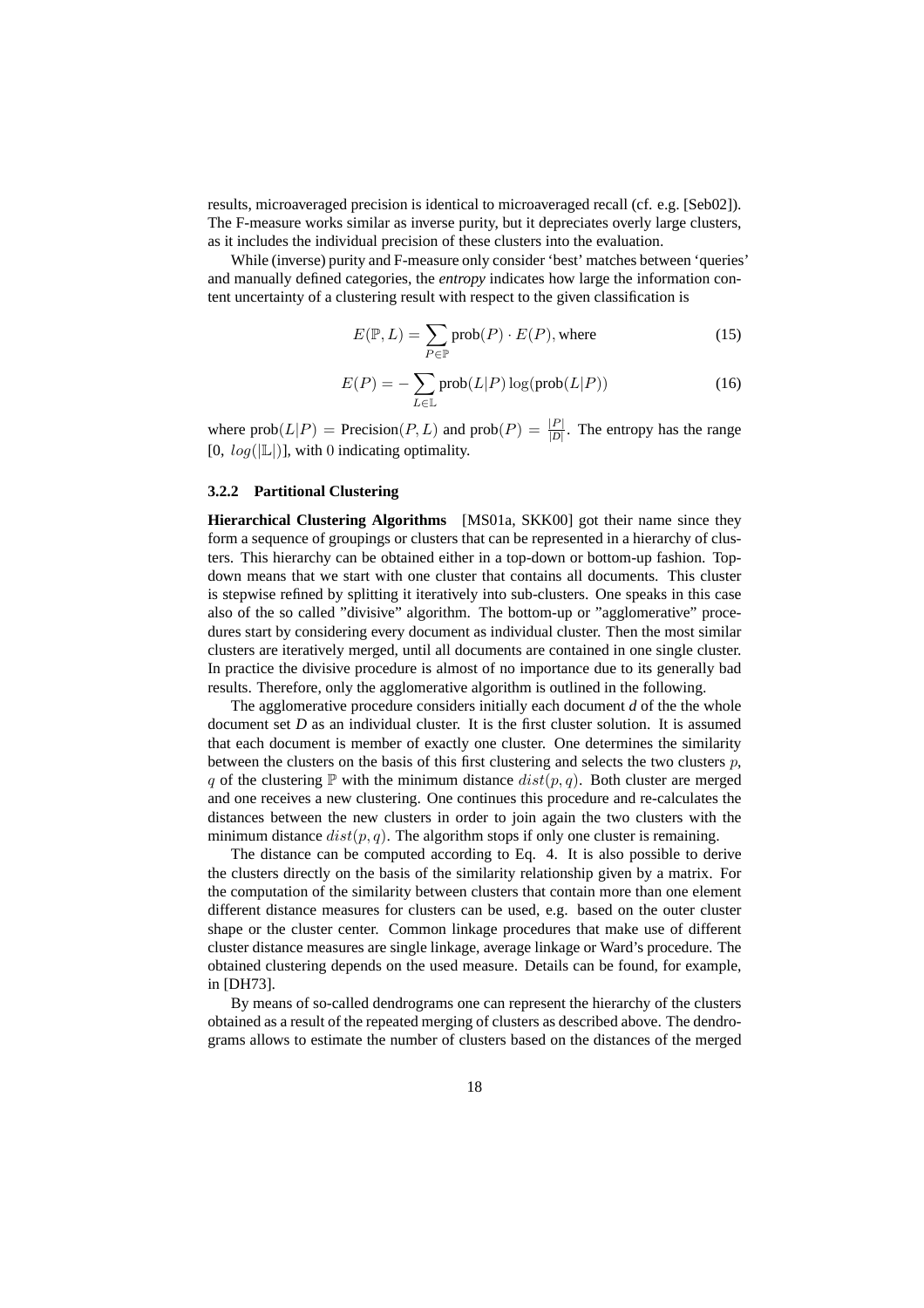clusters. Unfortunately, the selection of the appropriate linkage method depends on the desired cluster structure, which is usually unknown in advance. For example, single linkage tends to follow chain-like clusters in the data, while complete linkage tends to create ellipsoid clusters. Thus prior knowledge about the expected distribution and cluster form is usually necessary for the selection of the appropriate method (see also [DH73]). However, substantially more problematic for the use of the algorithm for large data sets is the memory required to store the similarity matrix, which consists of  $n(n-1)/2$  elements where n is the number of documents. Also the runtime behavior with  $O(n^2)$  is worse compared to the linear behavior of k-means as discussed in the following.

k**-means** is one of the most frequently used clustering algorithms in practice in the field of data mining and statistics (see [DH73, Har75]). The procedure which originally comes from statistics is simple to implement and can also be applied to large data sets. It turned out that especially in the field of text clustering  $k$ -means obtains good results. Proceeding from a starting solution in which all documents are distributed on a given number of clusters one tries to improve the solution by a specific change of the allocation of documents to the clusters. Meanwhile, a set of variants exists whereas the basic principle goes back to Forgy 1965 [For65] or MacQueen 1967 [Mac67]. In literature for vector quantization  $k$ -means is also known under the name LloydMaxAlgorithm ([GG92]). The basic principle is shown in the following algorithm:

#### **Algorithm 1** The k-means algorithm

*Input:* set *D*, distance measure  $dist$ , number  $k$  of cluster

*Output:* A partitioning  $\mathbb P$  of the set *D* of documents (i.e., a set  $\mathbb P$  of *k* disjoint subsets *Output:* A partitioning  $\mathbb{F}$  of *D* with  $\bigcup_{P \in \mathbb{P}} P = D$ .

- 1: Choose randomly k data points from D as starting centroids  $\vec{t}_{P_1} \dots \vec{t}_{P_k}$ .
- 2: **repeat**
- 3: Assign each point of  $P$  to the closest centroid with respect to  $dist$ .
- 4: (Re-)calculate the cluster centroids  $\vec{t}_{P_1}$  ...  $\vec{t}_{P_k}$  of clusters  $P_1 \dots P_k$ .
- 5: **until** cluster centroids  $\vec{t}_{P_1} \dots \vec{t}_{P_k}$  are stable
- 6: **return** set  $\mathbb{P} := \{P_1, \ldots, P_k\}$ , of clusters.

 $k$ -means essentially consists of the steps three and four in the algorithm, whereby the number of clusters  $k$  must be given. In step three the documents are assigned to the nearest of the k centroids (also called cluster *prototype*). Step four calculates a new centroids on the basis of the new allocations. We repeat the two steps in a loop (step five) until the cluster centroids do not change any more. The algorithm 5.1 corresponds to a simple hill climbing procedure which typically gets stuck in a local optimum (the finding of the global optimum is a NP complete problem). Apart from a suitable method to determine the starting solution (step one), we require a measure for calculating the distance or similarity in step three (cf. section 2.1). Furthermore the abort criterion of the loop in step five can be chosen differently e.g. by stopping after a fix number of iterations.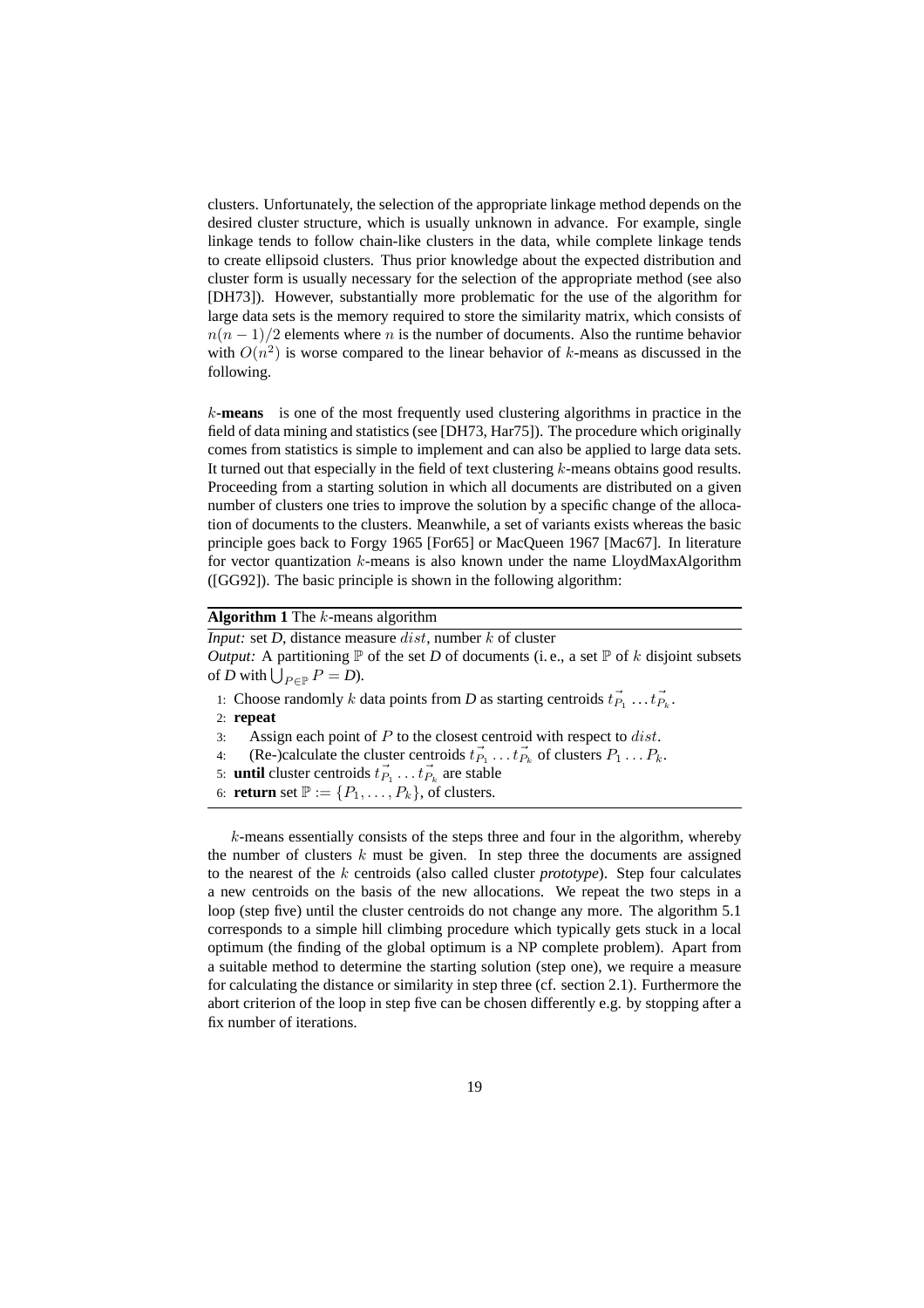**Bi-Section-**k**-means** One fast text clustering algorithm, which is also able to deal with the large size of the textual data is the Bi-Section-k-means algorithm. In [SKK00] it was shown that Bi-Section-k-means is a fast and high-quality clustering algorithm for text documents which is frequently outperforming standard k-means as well as agglomerative clustering techniques.

Bi-Section- $k$ -means is based on the  $k$ -means algorithm. It repeatedly splits the largest cluster (using k-means) until the desired number of clusters is obtained. Another way of choosing the next cluster to be split is picking the one with the largest variance. [SKK00] showed neither of these two has a significant advantage.

**Self Organizing Map (SOM)** [Koh82] are a special architecture of neural networks that cluster high-dimensional data vectors according to a similarity measure. The clusters are arranged in a low-dimensional topology that preserves the neighborhood relations in the high dimensional data. Thus, not only objects that are assigned to one cluster are similar to each other (as in every cluster analysis), but also objects of nearby clusters are expected to be more similar than objects in more distant clusters. Usually, two-dimensional grids of squares or hexagons are used (cf. Fig. 3).

The network structure of a self-organizing map has two layers (see Fig. 3). The neurons in the input layer correspond to the input dimensions, here the words of the document vector. The output layer (map) contains as many neurons as clusters needed. All neurons in the input layer are connected with all neurons in the output layer. The weights of the connection between input and output layer of the neural network encode positions in the high-dimensional data space (similar to the cluster prototypes in kmeans). Thus, every unit in the output layer represents a cluster center. Before the learning phase of the network, the two-dimensional structure of the output units is fixed and the weights are initialized randomly. During learning, the sample vectors (defining the documents) are repeatedly propagated through the network. The weights of the most similar prototype  $\vec{w}_s$  (*winner neuron*) are modified such that the prototype moves toward the input vector  $\vec{w_i}$ , which is defined by the currently considered document d, i.e.  $\vec{w_i} := \vec{t_d}$  (*competitive learning*). As similarity measure usually the Euclidean distance is used. However, for text documents the scalar product (see Eq. 3) can be applied. The weights  $\vec{w}_s$  of the winner neuron are modified according to the following equation:

$$
\vec{w_s}' = \vec{w_s} + \sigma \cdot (\vec{w_s} - \vec{w_i}),
$$

where  $\sigma$  is a learning rate.

To preserve the neighborhood relations, prototypes that are close to the winner neuron in the two-dimensional structure are also moved in the same direction. The weight change decreases with the distance from the winner neuron. Therefore, the adaption method is extended by a neighborhood function  $v$  (see also Fig. 3):

$$
\vec{w_s}' = \vec{w_s} + v(i, s) \cdot \sigma \cdot (\vec{w_s} - \vec{w_i}),
$$

where  $\sigma$  is a learning rate. By this learning procedure, the structure in the highdimensional sample data is non-linearly projected to the lower-dimensional topology. After learning, arbitrary vectors (i.e. vectors from the sample set or prior 'unknown' vectors) can be propagated through the network and are mapped to the output units.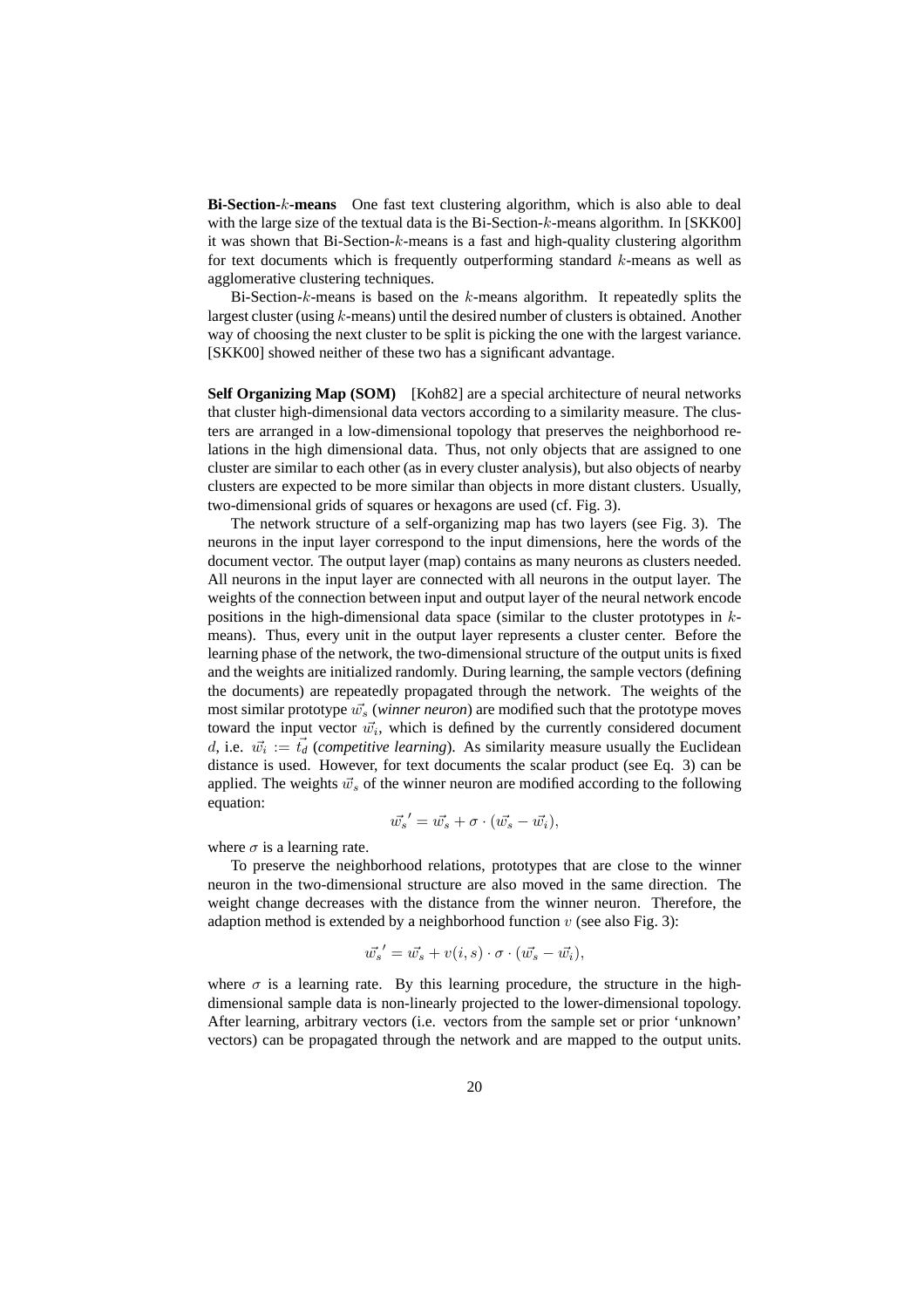

Figure 3: Network architecture of self-organizing maps (*left*) and possible neighborhood function v for increasing distances from s (*right*)

For further details on self-organizing maps see [Koh84]. Examples for the application of SOMs for text mining can be found in [LMS91, HKLK96, KKL<sup>+</sup>00, Nür01, RC01] and in Sect. 3.4.2.

**Model-based Clustering Using the EM-Algorithm** Clustering can also be viewed from a statistical point of view. If we have k different clusters we may either assign a document  $d_i$  with certainty to a cluster (hard clustering) or assign  $d_i$  with probability  $q_{ic}$ to  $P_c$  (soft clustering), where  $q_i = (q_{i1}, \ldots, q_{ik})$  is a probability vector  $\sum_{c=1}^{k} q_{ic} = 1$ . The underlying statistical assumption is that a document was created in two stages: First we pick a cluster  $P_c$  from  $\{1, \ldots, k\}$  with fixed probability  $q_c$ ; then we generate the words  $t$  of the document according to a cluster-specific probability distribution  $p(t|P_c)$ . This corresponds to a mixture model where the probability of an observed document  $(t_1, \ldots, t_{n_i})$  is

$$
p(t_1, \dots, t_{n_i}) = \sum_{c=1}^k q_c p(t_1, \dots, t_{n_i} | P_c)
$$
 (17)

Each cluster  $P_c$  is a mixture component. The mixture probabilities  $q_c$  describe an unobservable "cluster variable" z which may take the values from  $\{1, \ldots, k\}$ . A well established method for estimating models involving unobserved variables is the EMalgorithm [HTF01], which basically replaces the unknown value with its current probability estimate and then proceeds as if it has been observed. Clustering methods for documents based on mixture models have been proposed by Cheeseman [CS96] and yield excellent results. Hofmann [Hof01] formulates a variant that is able to cluster terms occurring together instead of documents.

#### **3.2.3 Alternative Clustering Approaches**

**Co-clustering** algorithm designate the simultaneous clustering of documents and terms [DMM03]. They follow thereby another paradigm than the "classical" cluster algorithm as k-means which only clusters elements of the one dimension on the basis of their similarity to the second one, e.g. documents based on terms.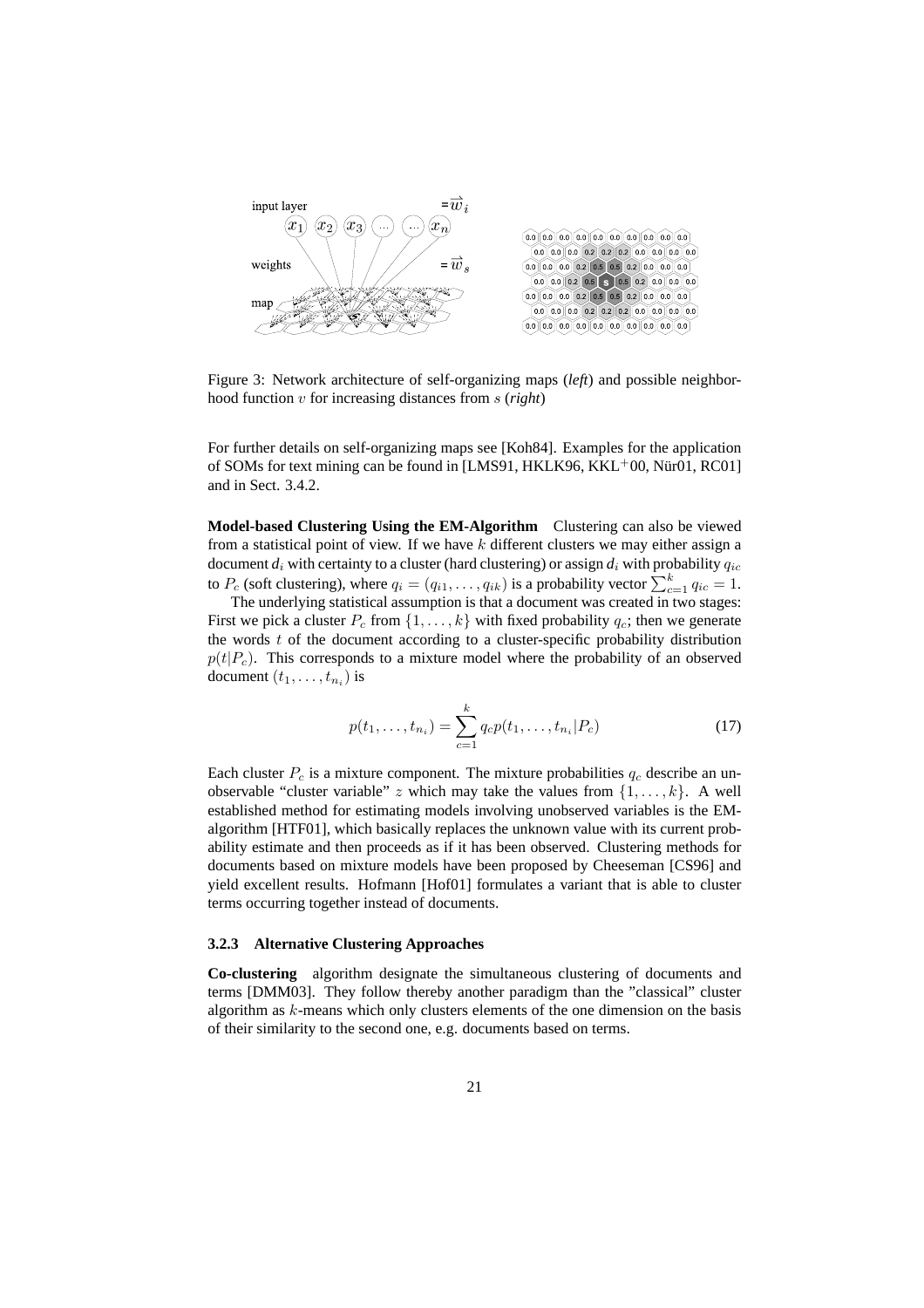**Fuzzy Clustering** While most classical clustering algorithms assign each datum to exactly one cluster, thus forming a crisp partition of the given data, fuzzy clustering allows for *degrees of membership*, to which a datum belongs to different clusters [Bez81]. These approaches are frequently more stable. Applications to text are described in, e.g., [MS01b, BN04].

**The Utility of Clustering** We have described the most important types of clustering approaches, but we had to leave out many other. Obviously there are many ways to define clusters and because of this we cannot expect to obtain something like the 'true' clustering. Still clustering can be insightful. In contrast to classification, which relies on a prespecified grouping, cluster procedures label documents in a new way. By studying the words and phrases that characterize a cluster, for example, a company could learn new insights about its customers and their typical properties. A comparison of some clustering methods is given in [SKK00].

## **3.3 Information Extraction**

Natural language text contains much information that is not directly suitable for automatic analysis by a computer. However, computers can be used to sift through large amounts of text and extract useful information from single words, phrases or passages. Therefore *information extraction* can be regarded as a restricted form of full natural language understanding, where we know in advance what kind of semantic information we are looking for. The main task is to extract parts of text and assign specific attributes to it.

As an example consider the task to extract executive position changes from news stories: "Robert L. James, chairman and chief executive officer of McCann-Erickson, is going to retire on July 1st. He will be replaced by John J. Donner, Jr., the agencies chief operating officer." In this case we have to identify the following information: Organization (McCann-Erickson), position (chief executive officer), date (July 1), outgoing person name (Robert L. James), and incoming person name (John J. Donner, Jr.).

The task of information extraction naturally decomposes into a series of processing steps, typically including tokenization, sentence segmentation, part-of-speech assignment, and the identification of named entities, i.e. person names, location names and names of organizations. At a higher level phrases and sentences have to be parsed, semantically interpreted and integrated. Finally the required pieces of information like "position" and "incoming person name" are entered into the database. Although the most accurate information extraction systems often involve handcrafted languageprocessing modules, substantial progress has been made in applying data mining techniques to a number of these steps.

#### **3.3.1 Classification for Information Extraction**

Entity extraction was originally formulated in the Message Understanding Conference [Chi97]. One can regard it as a word-based tagging problem: The word, where the entity starts, get tag "B", continuation words get tag "I" and words outside the entity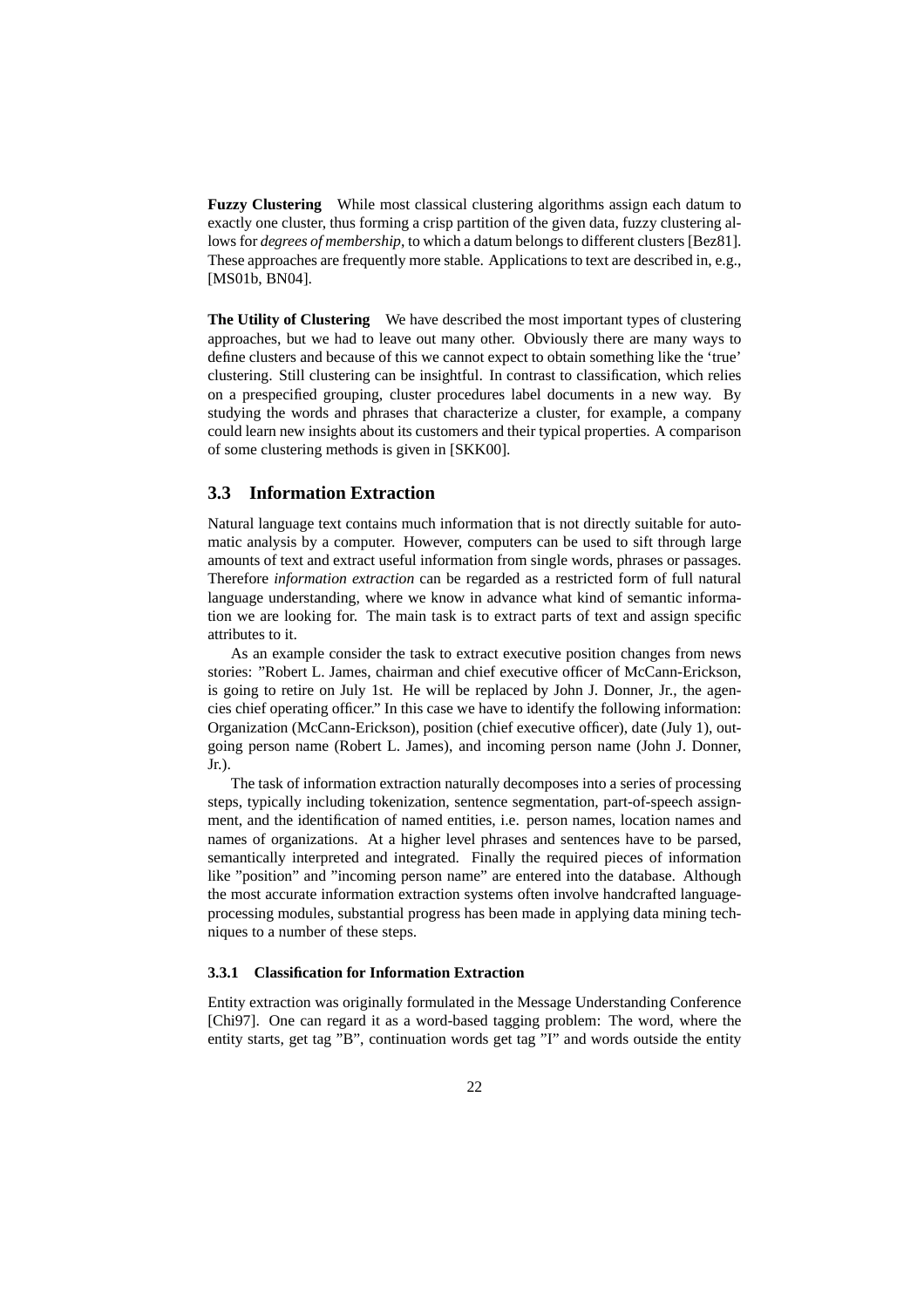get tag "O". This is done for each type of entity of interest. For the example above we have for instance the person-words "by (O) John (B) J. (I) Donner (I) Jr. (I) the (O)".

Hence we have a sequential classification problem for the labels of each word, with the surrounding words as input feature vector. A frequent way of forming the feature vector is a binary encoding scheme. Each feature component can be considered as a test that asserts whether a certain pattern occurs at a specific position or not. For example, a feature component takes the value 1 if the previous word is the word "John" and 0 otherwise. Of course we may not only test the presence of specific words but also whether the words starts with a capital letter, has a specific suffix or is a specific partof-speech. In this way results of previous analysis may be used.

Now we may employ any efficient classification method to classify the word labels using the input feature vector. A good candidate is the Support Vector Machine because of its ability to handle large sparse feature vectors efficiently. [TC02] used it to extract entities in the molecular biology domain.

#### **3.3.2 Hidden Markov Models**

One problem of standard classification approaches is that they do not take into account the predicted labels of the surrounding words. This can be done using probabilistic models of sequences of labels and features. Frequently used is the hidden Markov model (HMM), which is based on the conditional distributions of current labels  $L^{(j)}$ given the previous label  $L^{(j-1)}$  and the distribution of the current word  $t^{(j)}$  given the current and the previous labels  $L^{(j)}$ ,  $L^{(j-1)}$ .

$$
L^{(j)} \sim p(L^{(j)}|L^{(j-1)}) \qquad t^{(j)} \sim p(t^{(j)}|L^{(j)}, L^{(j-1)}) \tag{18}
$$

A training set of words and their correct labels is required. For the observed words the algorithm takes into account all possible sequences of labels and computes their probabilities. An efficient learning method that exploits the sequential structure is the Viterbi algorithm [Rab89]. Hidden Markov models were successfully used for named entity extraction, e.g. in the Identifinder system [BSW99].

#### **3.3.3 Conditional Random Fields**

Hidden Markov models require the conditional independence of features of different words given the labels. This is quite restrictive as we would like to include features which correspond to several words simultaneously. A recent approach for modelling this type of data is called *conditional random field* (CRF) [LMP01]. Again we consider the observed vector of words t and the corresponding vector of labels L. The labels have a graph structure. For a label  $L_c$  let  $N(c)$  be the indices of neighboring labels. Then  $(t, L)$  is a conditional random field when conditioned on the vector  $t$  of all terms the random variables obey the Markov property

$$
p(L_c|\mathbf{t}, L_d; d \neq c) = p(L_c|\mathbf{t}, L_d; d \in N(c))
$$
\n(19)

i.e. the whole vector t of observed terms and the labels of neighbors may influence the distribution of the label  $L_c$ . Note that we do not model the distribution  $p(\mathbf{t})$  of the observed words, which may exhibit arbitrary dependencies.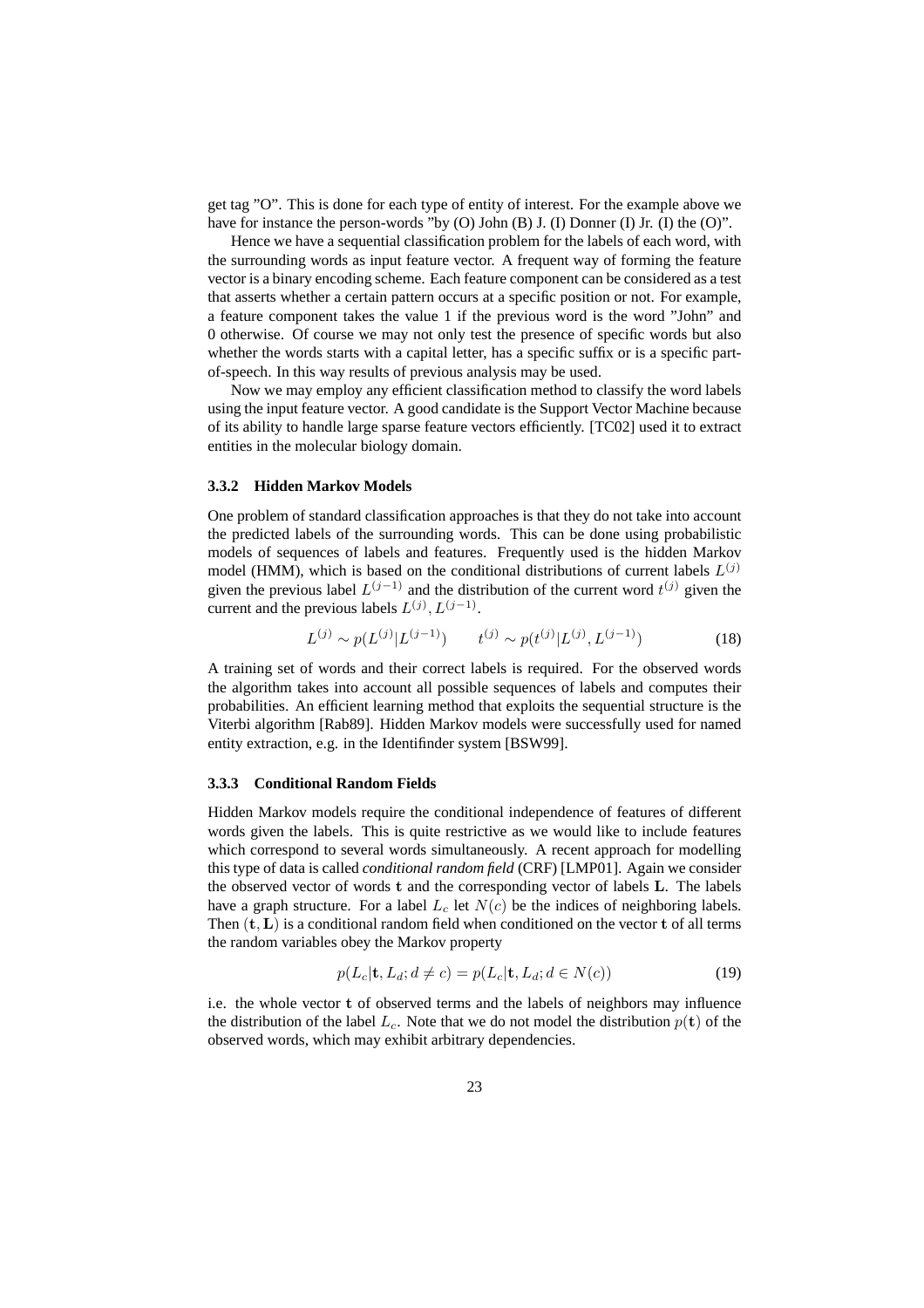We consider the simple case that the words  $\mathbf{t} = (t_1, t_2, \dots, t_n)$  and the corresponding labels  $L_1, L_2, \ldots, L_n$  have a chain structure and that  $L_c$  depends only on the preceding and succeeding labels  $L_{c-1}$  and  $L_{c+1}$ . Then the conditional distribution  $p(L|t)$  has the form

$$
p(\mathbf{L}|\mathbf{t}) = \frac{1}{\text{const}} \exp\left(\sum_{j=1}^{n} \sum_{r=1}^{k_j} \lambda_{jr} f_{jr}(L_j, \mathbf{t}) + \sum_{j=1}^{n-1} \sum_{r=1}^{m_j} \mu_{jr} g_{jr}(L_j, L_{j-1}, \mathbf{t})\right)
$$
(20)

where  $f_{jr}(L_j, t)$  and  $g_{jr}(L_j, L_{j-1}, t)$  are different features functions related to  $L_j$ and the pair  $L_j, L_{j-1}$  respectively. CRF models encompass hidden Markov models, but they are much more expressive because they allow arbitrary dependencies in the observation sequence and more complex neighborhood structures of labels. As for most machine learning algorithms a training sample of words and the correct labels is required. In addition to the identity of words arbitrary properties of the words, like part-of-speech tags, capitalization, prefixes and suffixes, etc. may be used leading to sometimes more than a million features. The unknown parameter values  $\lambda_{ir}$  and  $\mu_{ir}$ are usually estimated using conjugate gradient optimization routines [McC03].

McCallum [McC03] applies CRFs with feature selection to named entity recognition and reports the following F1-measures for the CoNLL corpus: person names 93%, location names 92%, organization names 84%, miscellaneous names 80%. CRFs also have been successfully applied to noun phrase identification [McC03], part-ofspeech tagging [LMP01], shallow parsing [SP03], and biological entity recognition  $[KOT<sup>+</sup>04].$ 

## **3.4 Explorative Text Mining: Visualization Methods**

Graphical visualization of information frequently provides more comprehensive and better and faster understandable information than it is possible by pure text based descriptions and thus helps to mine large document collections. Many of the approaches developed for text mining purposes are motivated by methods that had been proposed in the areas of explorative data analysis, information visualization and visual data mining. For an overview of these areas of research see, e.g., [UF01, Kei02]. In the following we will focus on methods that have been specifically designed for text mining or — as a subgroup of text mining methods and a typical application of visualization methods — information retrieval.

In text mining or information retrieval systems visualization methods can improve and simplify the discovery or extraction of relevant patterns or information. Information that allow a visual representation comprises aspects of the document collection or result sets, keyword relations, ontologies or — if retrieval systems are considered aspects of the search process itself, e.g. the search or navigation path in hyperlinked collections.

However, especially for text collections we have the problem of finding an appropriate visualization for abstract textual information. Furthermore, an *interactive* visual data exploration interface is usually desirable, e.g. to zoom in local areas or to select or mark parts for further processing. This results in great demands on the user interface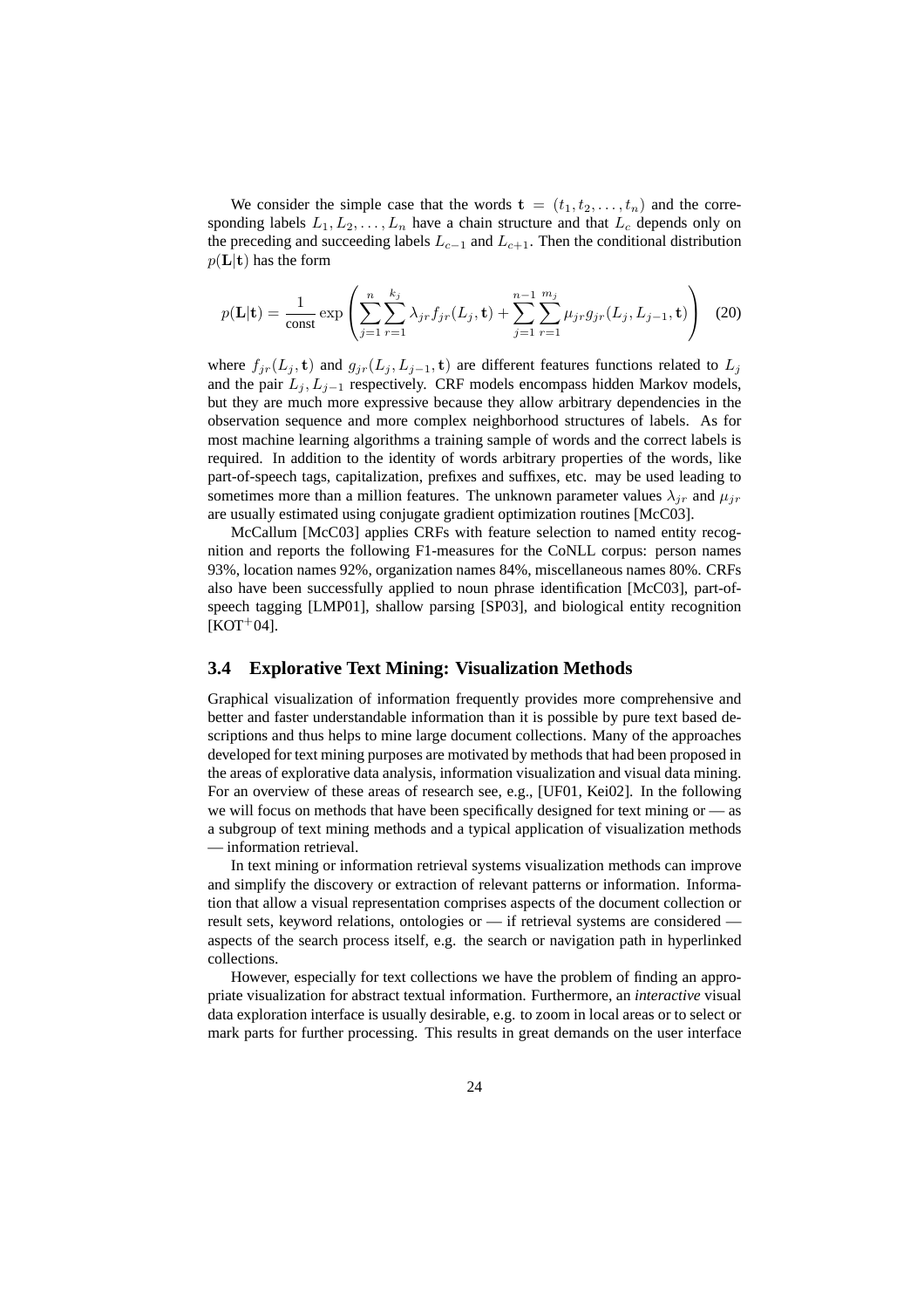and the hardware. In the following we give a brief overview of visualization methods that have been realized for text mining and information retrieval systems.

#### **3.4.1 Visualizing Relations and Result Sets**

Interesting approaches to visualize keyword-document relations are, e.g., the Cat-a-Cone model [HK97], which visualizes in a three dimensional representation hierarchies of categories that can be interactively used to refine a search. The InfoCrystal [Spo95] visualizes a (weighted) boolean query and the belonging result set in a crystal structure. The lyberworld model [HKW94] and the visualization components of the SENTINEL Model [FFKS99] are representing documents in an abstract keyword space.

An approach to visualize the results of a set of queries was presented in  $[HHP^+01]$ . Here, retrieved documents are arranged according to their similarity to a query on straight lines. These lines are arranged in a circle around a common center, i.e. every query is represented by a single line. If several documents are placed on the same (discrete) position, they are arranged in the same distance to the circle, but with a slight offset. Thus, clusters occur that represent the distribution of documents for the belonging query.

#### **3.4.2 Visualizing Document Collections**

For the visualization of document collections usually two-dimensional projections are used, i.e. the high dimensional document space is mapped on a two-dimensional surface. In order to depict individual documents or groups of documents usually text flags are used, which represent either a keyword or the document category. Colors are frequently used to visualize the density, e.g. the number of documents in this area, or the difference to neighboring documents, e.g. in order to emphasize borders between different categories. If three-dimensional projections are used, for example, the number of documents assigned to a specific area can be represented by the z-coordinate.

**An Example: Visualization using Self-Organizing Maps** Visualization of document collections requires methods that are able to group documents based on their similarity and furthermore that visualize the similarity between discovered groups of documents. Clustering approaches that are frequently used to find groups of documents with similar content  $[SKK00]$  – see also section 3.2 – usually do not consider the neighborhood relations between the obtained cluster centers. Self-organizing maps, as discussed above, are an alternative approach which is frequently used in data analysis to cluster high dimensional data. The resulting clusters are arranged in a low-dimensional topology that preserves the neighborhood relations of the corresponding high dimensional data vectors and thus not only objects that are assigned to one cluster are similar to each other, but also objects of nearby clusters are expected to be more similar than objects in more distant clusters.

Usually, two-dimensional arrangements of squares or hexagons are used for the definition of the neighborhood relations. Although other topologies are possible for self-organizing maps, two-dimensional maps have the advantage of intuitive visualization and thus good exploration possibilities. In document retrieval, self-organizing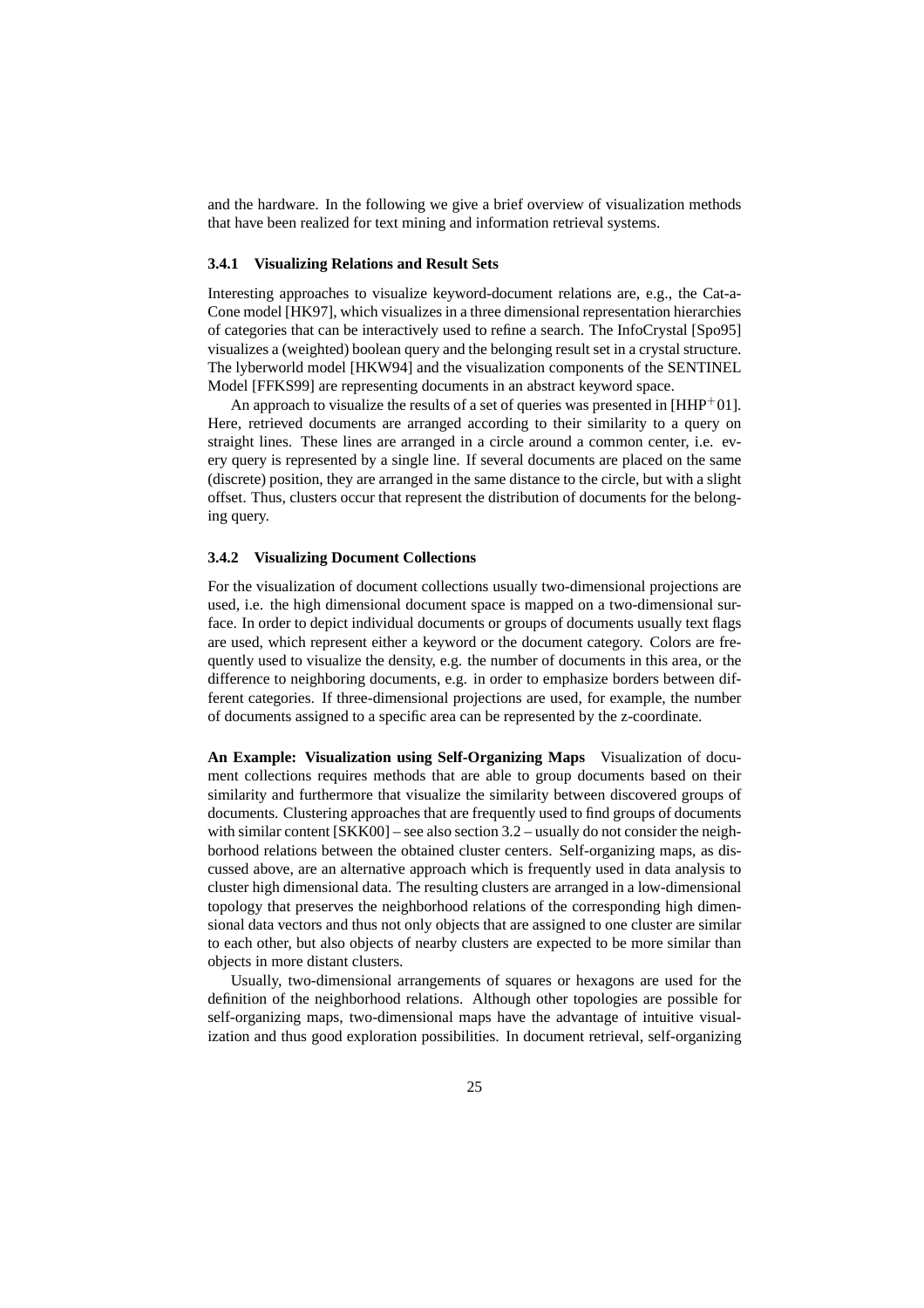maps can be used to arrange documents based on their similarity. This approach opens up several appealing navigation possibilities. Most important, the surrounding grid cells of documents known to be interesting can be scanned for further similar documents. Furthermore, the distribution of keyword search results can be visualized by coloring the grid cells of the map with respect to the number of hits. This allows a user to judge e.g. whether the search results are assigned to a small number of (neighboring) grid cells of the map, or whether the search hits are spread widely over the map and thus the search was - most likely - too unspecific.

A first application of self-organizing maps in information retrieval was presented in [LMS91]. It provided a simple two-dimensional cluster representation (categorization) of a small document collection. A refined model, the WEBSOM approach, extended this idea to a web based interface applied to newsgroup data that provides simple zooming techniques and coloring methods [ $HKLK96$ ,  $Hon97$ ,  $KKL+00$ ]. Further extensions introduced hierarchies [Mer98], supported the visualization of search results [RC01] and combined search, navigation and visualization techniques in an integrated tool [Nür01]. A screenshot of the prototype discussed in [Nür01] is depicted in Fig. 4.



Figure 4: A Prototypical Retrieval System Based on Self-Organizing Maps

#### **3.4.3 Other Techniques**

Besides methods based on self-organizing maps several other techniques have been successfully applied to visualize document collections. For example, the tool VxInsight [BWD02] realizes a partially interactive mapping by an energy minimization approach similar to simulated annealing to construct a three dimensional landscape of the document collection. As input either a vector space description of the documents or a list of directional edges, e.g. defined based on citations of links, can be used. The tool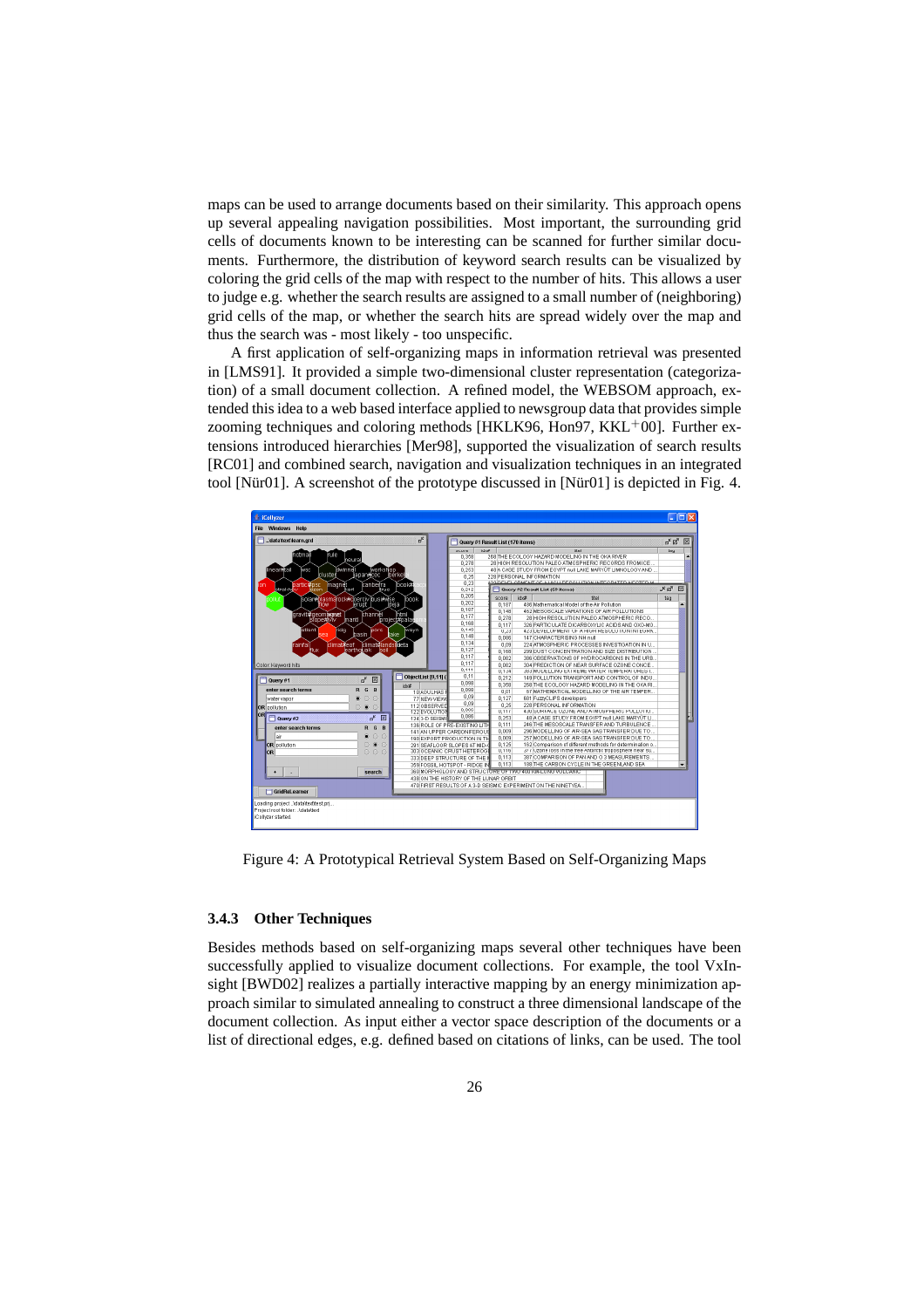SPIRE [WTP+95] applies a three step approach: It first clusters documents in document space, than projects the discovered cluster centers onto a two dimensional surface and finally maps the documents relative to the projected cluster centers. SPIRE offers a scatter plot like projection as well as a three dimensional visualization. The visualization tool SCI-Map [Sma99] applies an iterative clustering approach to create a network using, e.g., references of scientific publications. The tools visualizes the structure by a map hierarchy with an increasing number of details.

One major problem of most existing visualization approaches is that they create their output only by use of data inherent information, i.e. the distribution of the documents in document space. User specific information can not be integrated in order to obtain, e.g., an improved separation of the documents with respect to user defined criteria like keywords or phrases. Furthermore, the possibilities for a user to interact with the system in order to navigate or search are usually very limited, e.g., to boolean keyword searches and simple result lists.

## **3.5 Further Application Areas**

Further major applications of text mining methods consider the detection of topics in text streams and text summarization.

Topic detection studies the problem of detecting new and upcoming topics in timeordered document collections. The methods are frequently used in order to detect and monitor (*topic tracking*) news tickers or news broadcasts. An introduction and overview of current approaches can be found in [All02].

Text summarization aims at the creation of a condensed version of a document or a document collection (multidocument summarization) that should contain its most important topics. Most approaches still focus on the idea to extract individual informative sentences from a text. The summary consists then simply of a collection of these sentences. However, recently refined approaches try to extract semantic information from documents and create summaries based on this information (cf. [LGMF04]). For an overview see [MM99] and [RHM02].

## **4 Applications**

In this section we briefly discuss successful applications of text mining methods in quite diverse areas as patent analysis, text classification in news agencies, bioinformatics and spam filtering. Each of the applications has specific characteristics that had to be considered while selecting appropriate text mining methods.

## **4.1 Patent Analysis**

In recent years the analysis of patents developed to a large application area. The reasons for this are on the one hand the increased number of patent applications and on the other hand the progress that had been made in text classification, which allows to use these techniques in this due to the commercial impact quite sensitive area. Meanwhile, supervised and unsupervised techniques are applied to analyze patent documents and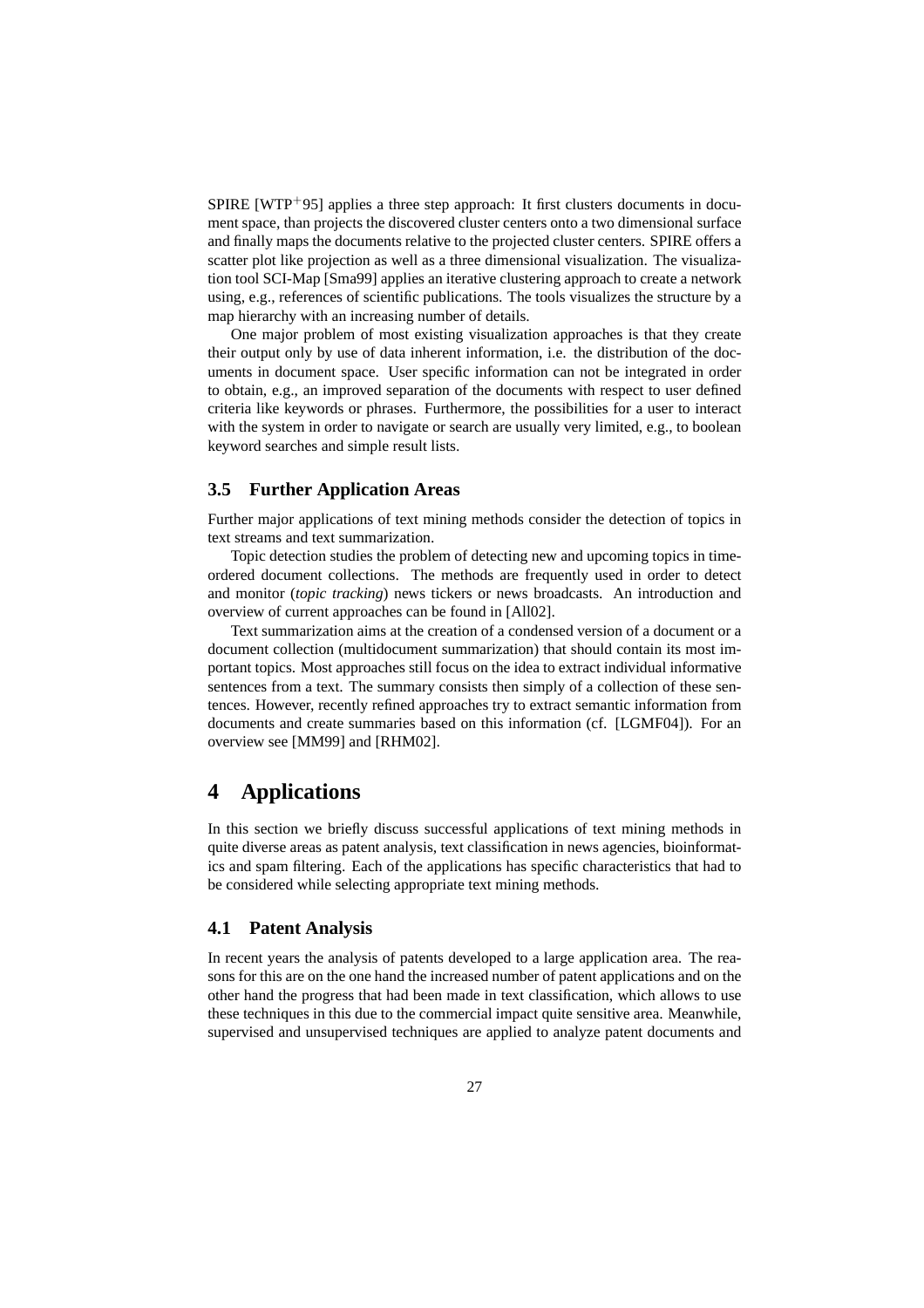to support companies and also the European patent office in their work. The challenges in patent analysis consists of the length of the documents, which are larger then documents usually used in text classification, and the large number of available documents in a corpus [KSB01]. Usually every document consist of 5000 words in average. More than 140000 documents have to be handled by the European patent office (EPO) per year. They are processed by 2500 patent examiners in three locations.

In several studies the classification quality of state-of-the-art methods was analyzed. [KSB01] reported very good result with an 3% error rate for 16000 full text documents to be classified in 16 classes (mono-classification) and a 6% error rate in the same setting for abstracts only by using the Winnow [Lit88] and the Rocchio algorithm [Roc71]. These results are possible due to the large amount of available training documents. Good results are also reported in [KZ02] for an internal EPO text classification application with a precision of 81 % and an recall of 78 %.

Text clustering techniques for patent analysis are often applied to support the analysis of patents in large companies by structuring and visualizing the investigated corpus. Thus, these methods find their way in a lot of commercial products but are still also of interest for research, since there is still a need for improved performance. Companies like IBM offer products to support the analysis of patent text documents. Dorre describes in [DGS99] the IBM Intelligent Miner for text in a scenario applied to patent text and compares it also to data mining and text mining. Coupet [CH98] does not only apply clustering but also gives some nice visualization. A similar scenario on the basis of SOM is given in [LAHF03].

## **4.2 Text Classification for News Agencies**

In publishing houses a large number of news stories arrive each day. The users like to have these stories tagged with categories and the names of important persons, organizations and places. To automate this process the Deutsche Presse-Agentur (dpa) and a group of leading German broadcasters (PAN) wanted to select a commercial text classification system to support the annotation of news articles. Seven systems were tested with a two given test corpora of about half a million news stories and different categorical hierarchies of about 800 and 2300 categories [Pd05]. Due to confidentiality the results can be published only in anonymized form.

For the corpus with 2300 categories the best system achieved at an F1-value of 39%, while for the corpus with 800 categories an F1-value of 79% was reached. In the latter case a partially automatic assignment based on the reliability score was possible for about half the documents, while otherwise the systems could only deliver proposals for human categorizers. Especially good are the results for recovering persons and geographic locations with about 80% F1-value. In general there were great variations between the performances of the systems.

In a usability experiment with human annotators the formal evaluation results were confirmed leading to faster and more consistent annotation. It turned out, that with respect to categories the human annotators exhibit a relative large disagreement and a lower consistency than text mining systems. Hence the support of human annotators by text mining systems offers more consistent annotations in addition to faster annotation.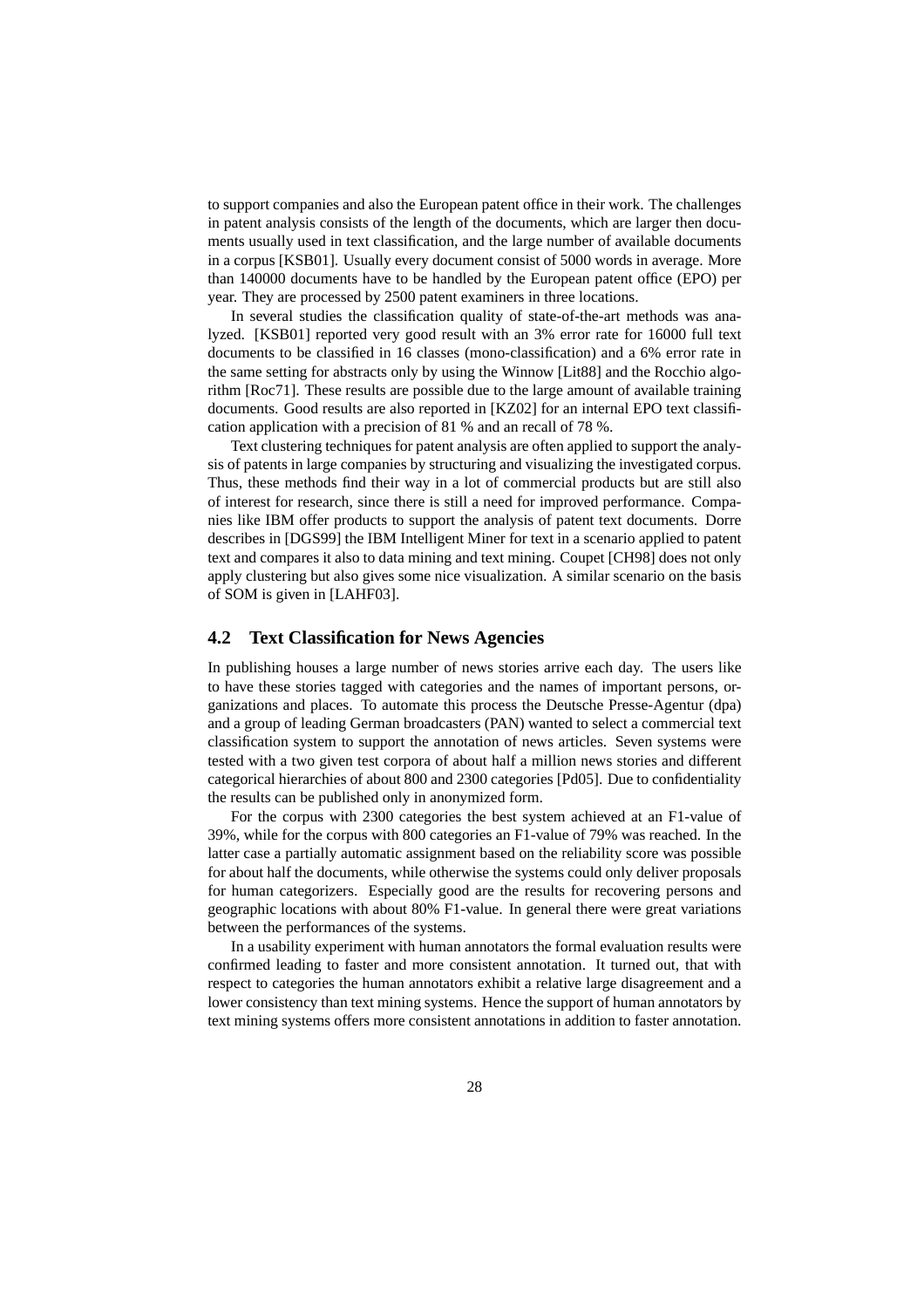The Deutsche Presse-Agentur now is routinely using a text mining system in its news production workflow.

## **4.3 Bioinformatics**

Bio-entity recognition aims to identify and classify technical terms in the domain of molecular biology that correspond to instances of concepts that are of interest to biologists. Examples of such entities include the names of proteins, genes and their locations of activity such as cells or organism names. Entity recognition is becoming increasingly important with the massive increase in reported results due to high throughput experimental methods. It can be used in several higher level information access tasks such as relation extraction, summarization and question answering.

Recently the GENIA corpus was provided as a benchmark data set to compare different entity extraction approaches [KOT<sup>+</sup>04]. It contains 2000 abstracts from the MEDLINE database which were hand annotated with 36 types of biological entities. The following sentence is an example: "We have shown that <*protein*> interleukin-1 <*/protein*> (<*protein*> IL-1 <*/protein*>) and <*protein*> IL-2 <*/protein*> control <*DNA*> IL-2 receptor alpha (IL-2R alpha) gene <*/DNA*> transcription in <*cell line*> CD4-CD8- murine T lymphocyte precursors <*/cell line*>".

In the 2004 evaluation four types of extraction models were used: Support Vector Machines (SVMs), Hidden Markov Models (HMMs), Conditional Random Fields (CRFs) and the related Maximum Entropy Markov Models (MEMMs). Varying types of input features were employed: lexical features (words), n-grams, orthographic information, word lists, part-of-speech tags, noun phrase tags, etc. The evaluation shows that the best five systems yield an F1-value of about 70% [KOT<sup>+</sup>04]. They use SVMs in combination with Markov models (72.6%), MEMMs (70.1%), CRFs (69.8%), CRFs together with SVMs (66.3%), and HMMs (64.8%). For practical applications the current accuracy levels are not yet satisfactory and research currently aims at including a sophisticated mix of external resources such as keyword lists and ontologies which provide terminological resources.

### **4.4 Anti-Spam Filtering of Emails**

The explosive growth of unsolicited e-mail, more commonly known as spam, over the last years has been undermining constantly the usability of e-mail. One solution is offered by anti-spam filters. Most commercially available filters use black-lists and hand-crafted rules. On the other hand, the success of machine learning methods in text classification offers the possibility to arrive at anti-spam filters that quickly may be adapted to new types of spam.

There is a growing number of learning spam filters mostly using naive Bayes classifiers. A prominent example is Mozilla's e-mail client. Michelakis et al.  $[MAP^+04]$ compare different classifier methods and investigate different costs of classifying a proper mail as spam. They find that for their benchmark corpora the SVM nearly always yields best results.

To explore how well a learning-based filter performs in real life, they used an SVMbased procedure for seven months without retraining. They achieved a precision of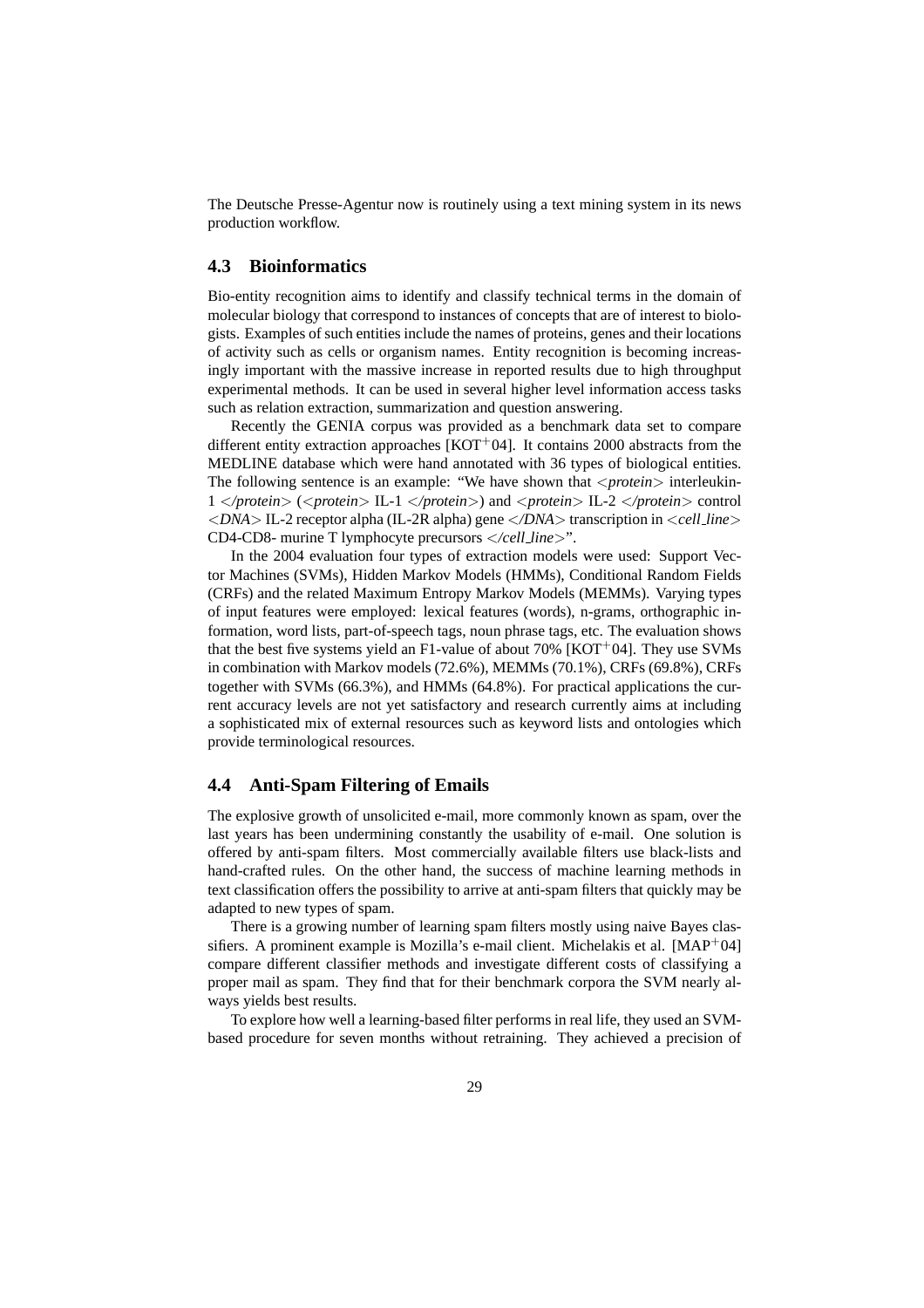96.5% and a recall of 89.3%. They conclude that these good results may be improved by careful preprocessing and the extension of filtering to different languages.

## **5 Conclusion**

In this article, we tried to give a brief introduction to the broad field of text mining. Therefore, we motivated this field of research, gave a more formal definition of the terms used herein and presented a brief overview of currently available text mining methods, their properties and their application to specific problems. Even though, it was impossible to describe all algorithms and applications in detail within the (size) limits of an article, we think that the ideas discussed and the provided references should give the interested reader a rough overview of this field and several starting points for further studies.

## **References**

- [Abn91] S. P. Abney. Parsing by chunks. In R. C. Berwick, S. P. Abney, and C. Tenny, editors, *Principle-Based Parsing: Computation and Psycholinguistics*, pages 257–278. Kluwer Academic Publishers, Boston, 1991.
- [All02] J. Allan, editor. *Topic Detection and Tracking*. Kluwer Academic Publishers, Norwell, MA, 2002.
- [Be99] M. B. and D. J. Hand (eds.). *Intelligent data analysis*. Springer-Verlag New York, Inc., 1999.
- [Bez81] J. C. Bezdek. *Pattern Recognition with Fuzzy Objective Function Algorithms*. Plenum Press, New York, 1981.
- [BH04] S. Bloehdorn and A. Hotho. Text classification by boosting weak learners based on terms and concepts. In *Proc. IEEE Int. Conf. on Data Mining (ICDM 04)*, pages 331–334. IEEE Computer Society Press, NOV 2004.
- [BN04] C. Borgelt and A. Nürnberger. Fast fuzzy clustering of web page collections. In *Proc. of PKDD Workshop on Statistical Approaches for Web Mining (SAWM)*, Pisa, Italy, 2004.
- [BSW99] D. Bikel, R. Schwartz, and R. Weischedel. An algorithm that learns what's in a name. *Machine learning*, 34:211–231, 1999.
- [BWD02] K. W. Boyack, B. N. Wylie, and G. S. Davidson. Domain visualization using vxinsight for science and technology management. *Journal of the American Society for Information Science and Technologie*, 53(9):764– 774, 2002.
- [BYRN99] R. Baeza-Yates and B. Ribeiro-Neto. *Modern Information Retrieval*. Addison Wesley Longman, 1999.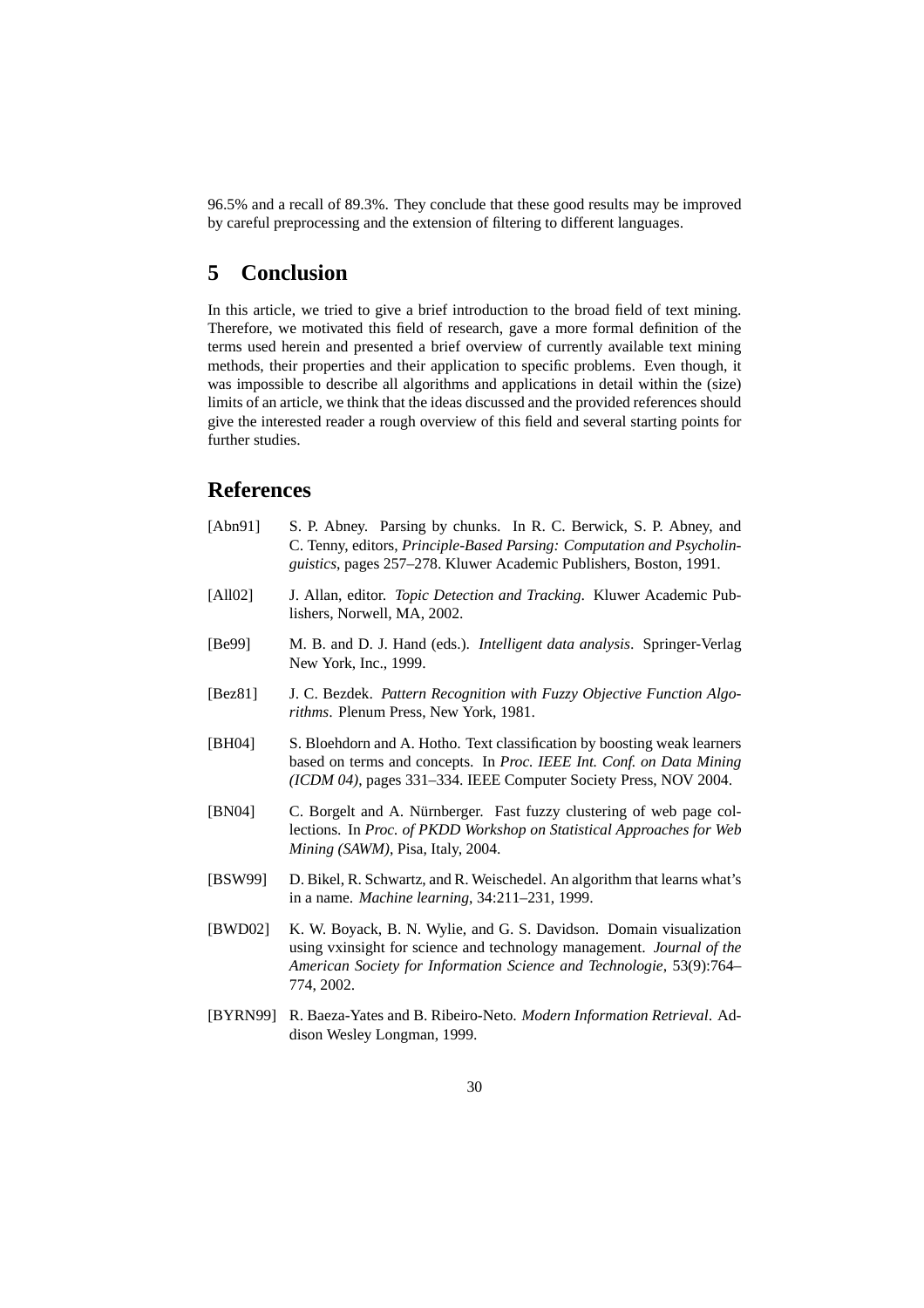- [CH98] P. Coupet and M. Hehenberger. Text mining applied to patent analysis. In *Annual Meeting of American Intellectual Property Law Association (AIPLA) Airlington*, 1998.
- [Chi97] N. Chinchor. Muc-7 named entity task definition version 3.5. Technical report, NIST, ftp.muc.saic.com/pub/MUC/MUC7-guidelines, 1997.
- [CHY96] M.-S. Chen, J. Han, and P. S. Yu. Data mining: an overview from a database perspective. *IEEE Transaction on Knowledge and Data Engineering*, 8(6):866–883, 1996.
- [cri99] Cross industry standard process for data mining. http://www. crisp-dm.org/, 1999.
- [CS96] P. Cheeseman and J. Stutz. Bayesian classification (AutoClass): Theory and results. In U.M. Fayyad, G. Piatetsky-Shapiro, P. Smyth, and R. Uthurusamy, editors, *Advances in Knowledge Discovery and Data Mining*, pages 153–180. AAAI/MIT Press, 1996.
- [DDFL90] S. Deerwester, S.T. Dumais, G.W. Furnas, and T.K. Landauer. Indexing by latent semantic analysis. *Journal of the American Society for Information Sciences*, 41:391–407, 1990.
- [DGS99] J. Dörre, P. Gerstl, and R. Seiffert. Text mining: finding nuggets in mountains of textual data. In *Proc. 5th ACM Int. Conf. on Knowledge Discovery and Data Mining (KDD-99)*, pages 398–401, San Diego, US, 1999. ACM Press, New York, US.
- [DH73] R. O. Duda and P. E. Hart. *Pattern Classification and Scene Analysis*. J. Wiley & Sons, New York, NY, USA, 1973.
- [DLR77] A. P. Dempster, N. M. Laird, and D. B. Rubin. Maximum likelihood from incomplete data via the em algorithm. *Journal of the Royal Statistic Society, Series B*, 39(1):1–38, 1977.
- [DMM03] I.S. Dhillon, S. Mallela, and D.S. Modha. Information-theoretic coclustering. In *Proc. of the ninth ACM SIGKDD int. conf. on Knowledge Discovery and Data Mining*, pages 89–98. ACM Press, 2003.
- [DPHS98] S. Dumais, J. Platt, D. Heckerman, and M. Sahami. Inductive learning algorithms and representations for text categorization. In *7th Int. Conf. on Information and Knowledge Managment*, 1998.
- [FBY92] W. B. Frakes and R. Baeza-Yates. *Information Retrieval: Data Structures & Algorithms*. Prentice Hall, New Jersey, 1992.
- [FD95] R. Feldman and I. Dagan. Kdt knowledge discovery in texts. In *Proc. of the First Int. Conf. on Knowledge Discovery (KDD)*, pages 112–117, 1995.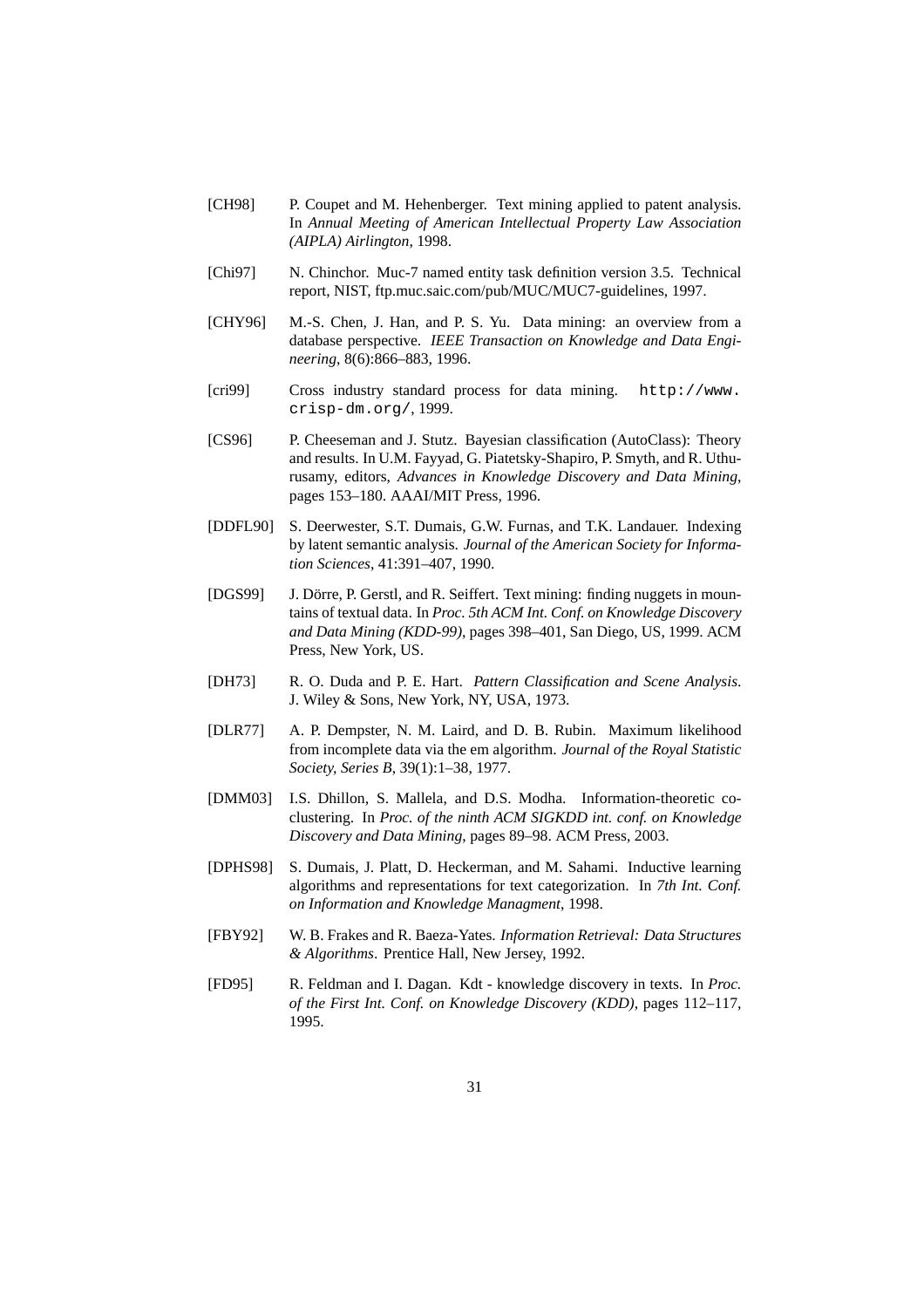- [FFKS99] K. L. Fox, O. Frieder, M. M. Knepper, and E. J. Snowberg. Sentinel: A multiple engine information retrieval and visualization system. *Journal of the American Society of Information Science*, 50(7):616–625, 1999.
- [Fic97] N. Fickel. Clusteranalyse mit gemischt-skalierten merkmalen: Abstrahierung vom skalenniveau. *Allg. Statistisches Archiv*, 81(3):249–265, 1997.
- [For65] E. Forgy. Cluster analysis of multivariate data: Efficiency versus interpretability of classification. *Biometrics*, 21(3):768–769, 1965.
- [FPSS96] U. M. Fayyad, G. Piatetsky-Shapiro, and P. Smyth. Knowledge discovery and data mining: Towards a unifying framework. In *Knowledge Discovery and Data Mining*, pages 82–88, 1996.
- [Gai03] R. Gaizauskas. An information extraction perspective on text mining: Tasks, technologies and prototype applications. http://www.itri.bton.ac.uk/projects/euromap/ TextMiningEvent/Rob\_Gaizauskas.pdf, 2003.
- [GG92] A. Gersho and R. M. Gray. *Vector quantization and signal compression*. Kluwer Academic Publishers, 1992.
- [Goo65] I. J. Good. *The Estimation of Probabilities: An Essay on Modern Bayesian Methods*. MIT Press, Cambridge, MA, 1965.
- [Gre98] W. R. Greiff. A theory of term weighting based on exploratory data analysis. In *21st Annual International ACM SIGIR Conference on Research and Development in Information Retrieval*, New York, NY, 1998. ACM.
- [Har75] J. Hartigan. *Clustering Algorithms*. John Wiley and Sons, New York, 1975.
- [Hea99] M. Hearst. Untangling text data mining. In *Proc. of ACL'99 the 37th Annual Meeting of the Association for Computational Linguistics*, 1999.
- [HHP<sup>+</sup>01] S. Havre, E. Hetzler, K. Perrine, E. Jurrus, and N. Miller. Interactive visualization of multiple query result. In *Proc. of IEEE Symposium on Information Visualization 2001*, pages 105 –112. IEEE, 2001.
- [Hid02] J. M. G. Hidalgo. Tutorial on text mining and internet content filtering. Tutorial Notes Online: http://ecmlpkdd.cs.helsinki. fi/pdf/hidalgo.pdf, 2002.
- [HK97] M. A. Hearst and C. Karadi. Cat-a-cone: An interactive interface for specifying searches and viewing retrieval results using a large category hierarchie. In *Proc. of the 20th Annual Int. ACM SIGIR Conference*, pages 246–255. ACM, 1997.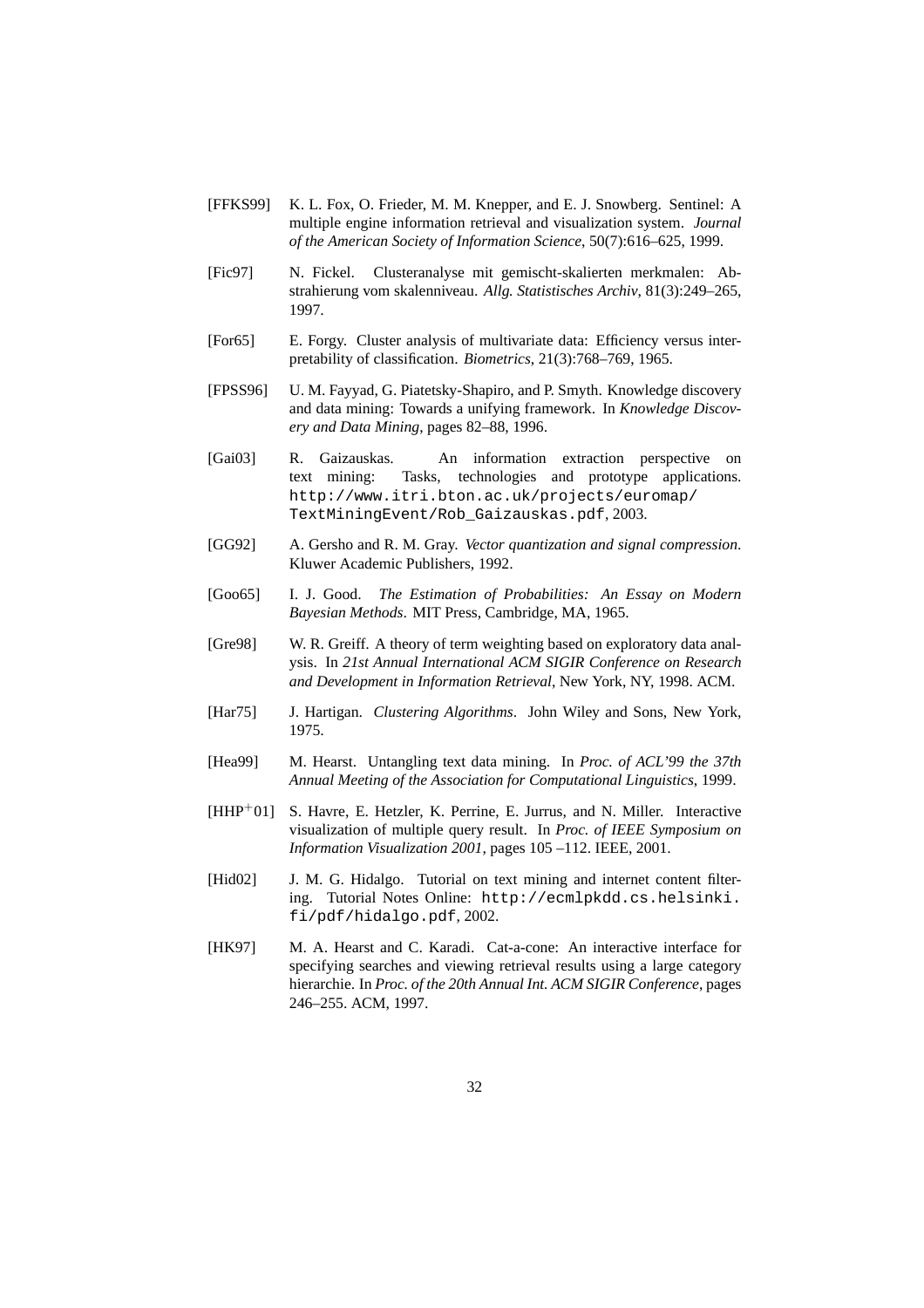- [HKLK96] T. Honkela, S. Kaski, K. Lagus, and T. Kohonen. Newsgroup exploration with the websom method and browsing interface, technical report. Technical report, Helsinki University of Technology, Neural Networks Research Center, Espoo, Finland, 1996.
- [HKW94] M. Hemmje, C. Kunkel, and A. Willett. Lyberworld a visualization user interface supporting fulltext retrieval. In *Proc. of ACM SIGIR 94*, pages 254–259. ACM, 1994.
- [Hof01] T. Hofmann. Unsupervised learning by probabilistic latent semantic analysis. *Machine Learning Journal*, 41(1):177–196, 2001.
- [Hon97] T. Honkela. *Self-Organizing Maps in Natural Language Processing*. PhD thesis, Helsinki Univ. of Technology, Neural Networks Research Center, Espoo, Finland, 1997.
- [HSS03] A. Hotho, S. Staab, and G. Stumme. Ontologies improve text document clustering. In *Proc. IEEE Int. Conf. on Data Mining (ICDM 03)*, pages 541–544, 2003.
- [HTF01] T. Hastie, R. Tibshirani, and J. Friedman. *The Elements of Statistical Learning*. Springer, 2001.
- [Joa98] T. Joachims. Text categorization with support vector machines: Learning with many relevant features. In C. Nedellec and C. Rouveirol, editors, *European Conf. on Machine Learning (ECML)*, 1998.
- [Kei02] D. A. Keim. Information visualization and visual data mining. *IEEE Transactions on Visualization and Computer Graphics*, 7(2):100–107, 2002.
- [KJ03] V. Kumar and M. Joshi. What is data mining? http://www-users. cs.umn.edu/˜mjoshi/hpdmtut/sld004.htm, 2003.
- [KKL<sup>+</sup>00] T. Kohonen, S. Kaski, K. Lagus, J. Salojärvi, J. Honkela, V. Paattero, and A. Saarela. Self organization of a massive document collection. *IEEE Transactions on Neural Networks*, 11(3):574–585, May 2000.
- [Kod99] Y. Kodratoff. Knowledge discovery in texts: A definition and applications. *Lecture Notes in Computer Science*, 1609:16–29, 1999.
- [Koh82] T. Kohonen. Self-organized formation of topologically correct feature maps. *Biological Cybernetics*, 43:59–69, 1982.
- [Koh84] T. Kohonen. *Self-Organization and Associative Memory*. Springer-Verlag, Berlin, 1984.
- [KOT<sup>+</sup>04] J. Kim, T. Ohta, Y. Tsuruoka, Y. Tateisi, and N. Collier. Introduction to the bio-entity task at jnlpba. In N. Collier, P. Ruch, and A. Nazarenko, editors, *Proc. Workshop on Natural Language Processing in Biomedicine and its Applications*, pages 70–76, 2004.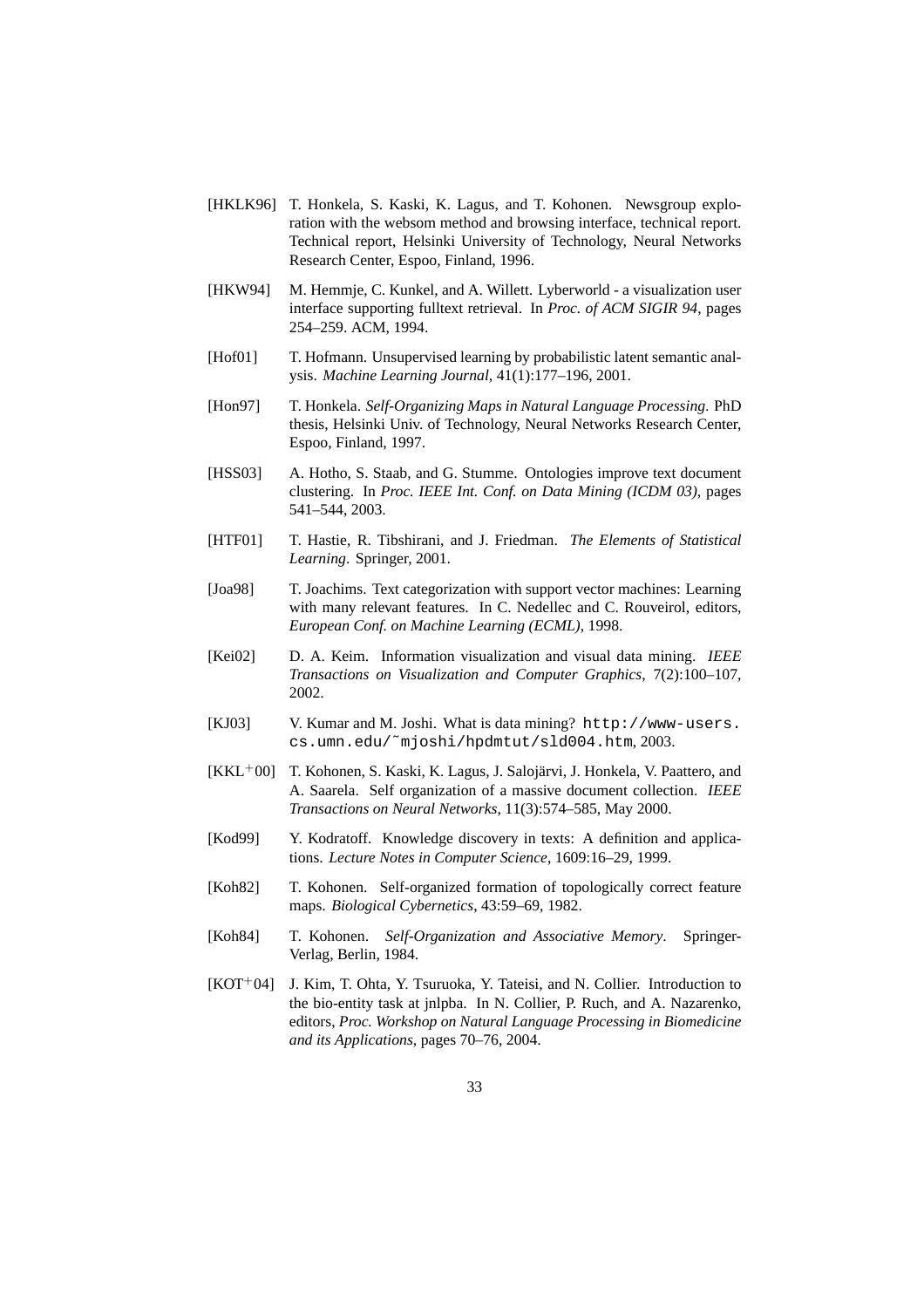- [KR90] L. Kaufman and P. J. Rousseeuw. *Finding groups in data: an introduction to cluster analysis*. Wiley, New York, 1990.
- [KSB01] C.H.A. Koster, M. Seutter, and J. Beney. Classifying patent applications with winnow. In *Proceedings Benelearn*, Antwerpen, 2001.
- [KZ02] M. Krier and F. Zacca. Automatic categorisation applications at the european patent office. *World Patent Information*, 24(3):187–196, September 2002.
- [LAHF03] J.-C. Lamirel, S. Al Shehabi, M. Hoffmann, and C. Francois. Intelligent patent analysis through the use of a neural network: Experiment of multiviewpoint analysis with the multisom model. In *ACL-2003 Workshop on Patent Corpus Processing*, 2003.
- [LGMF04] Jure Leskovec, Marko Grobelnik, and Natasa Milic-Frayling. Learning sub-structures of document semantic graphs for document summarization. In *KDD 2004 Workshop on Link Analysis and Group Detection (LinkKDD)*, Seattle, Washington, 2004.
- [Lit88] N. Littlestone. Learning quickly when irrelevant attributes abound: A new linear-threshold algorithm. *Machine Learning*, 2(4):285–318, 1988.
- [LK02] E. Leopold and J. Kindermann. Text categorization with support vector machines. How to represent texts in input space? *Machine Learning*, 46:423 – 444, 2002.
- [LMP01] J. Lafferty, A. McCallum, and F. Pereira. Conditional random fields: Probabilistic models for segmenting and labeling sequence data. In *Proc. ICML*, 2001.
- [LMS91] X. Lin, G. Marchionini, and D. Soergel. A selforganizing semantic map for information retrieval. In *Proc. of the 14th International ACM/SIGIR Conference on Research and Development in Information Retrieval*, pages 262–269, New York, 1991. ACM Press.
- [LS89] K. E. Lochbaum and L. A. Streeter. Combining and comparing the effectiveness of latent semantic indexing and the ordinary vector space model for information retrieval. *Information Processing and Management*, 25(6):665–676, 1989.
- [Mac67] J. B. MacQueen. Some methods for classification and analysis of multivariate observations. In L. M. Le Cam and J. Neyman, editors, *Proc. of the fifth Berkeley Symposium on Mathematical Statistics and Probability*, volume 1, pages 281–297. University of California Press, 1967.
- [Mai02] R. Maitra. A statistical perspective on data mining. *J. Ind. Soc. Prob. Statist.*, 2002.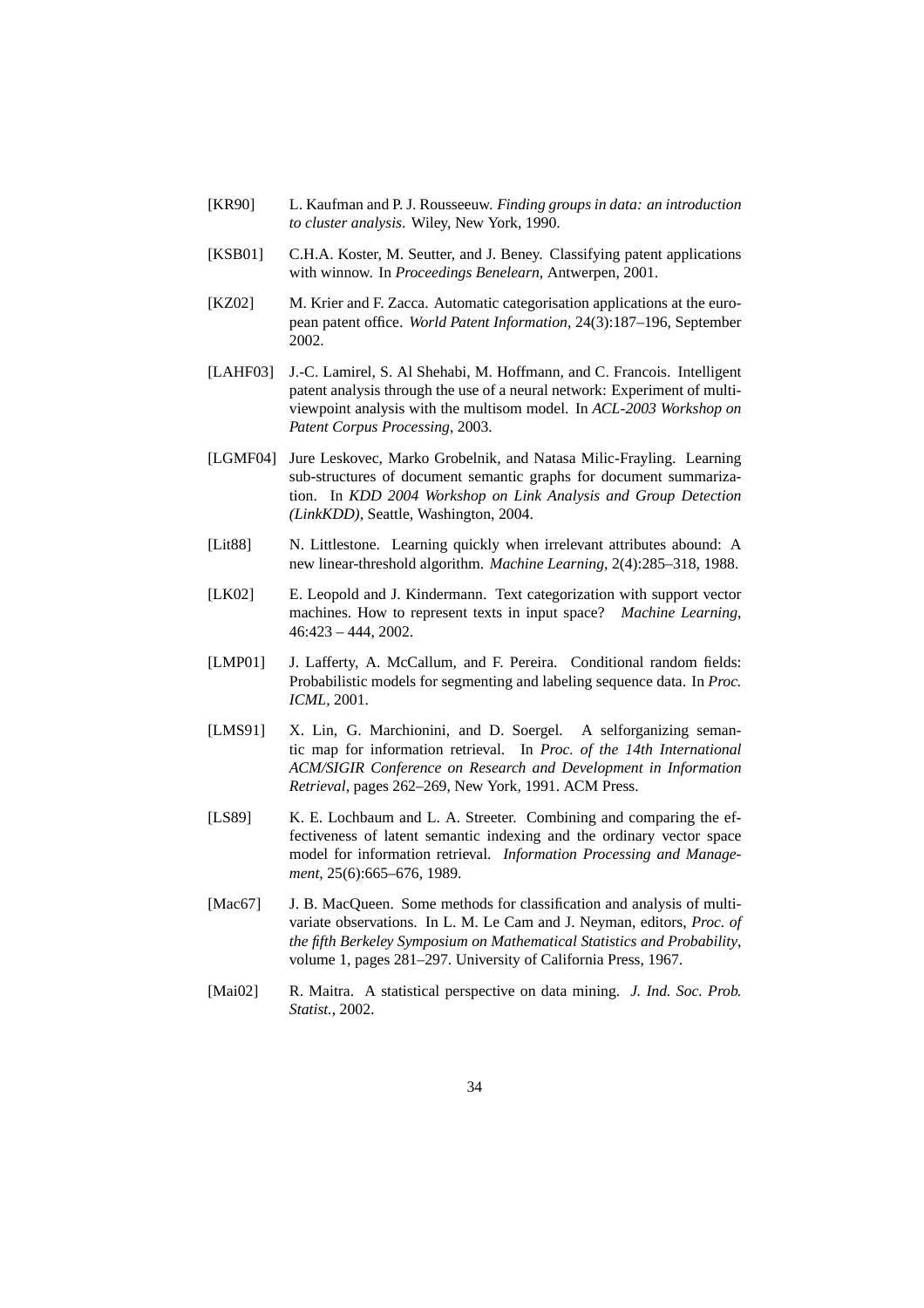- [MAP<sup>+</sup>04] E. Michelakis, I. Androutsopoulos, G. Paliouras, G. Sakkis, and P. Stamatopoulos. Filtron: A learning-based anti-spam filter. In *Proc. 1st Conf. on Email and Anti-Spam (CEAS 2004)*, Mountain View, CA, USA, 2004.
- [McC03] A. McCallum. Efficiently inducing features of conditional random fields. In *Proc. Conf. on Uncertainty in Articifical Intelligence (UAI), 2003.*, 2003.
- [Mer98] D. Merkl. Text classification with self-organizing maps: Some lessons learned. *Neurocomputing*, 21:61–77, 1998.
- [Mit97] T. Mitchell. *Machine Learning*. McGraw-Hill, 1997.
- [MM99] I. Mani and M. T. Maybury, editors. *Advances in Automatic Text Summarization*. MIT Press, 1999.
- [MS01a] C. D. Manning and H. Schütze. *Foundations of Statistical Natural Language Processing*. MIT Press, Cambridge, MA, 2001.
- [MS01b] M. E. Mendes and Lionel Sacks. Dynamic knowledge representation for e-learning applications. In *Proc. of BISC International Workshop on Fuzzy Logic and the Internet (FLINT 2001)*, pages 176–181, Berkeley, USA, 2001. ERL, College of Engineering, University of California.
- [NM02] U. Nahm and R. Mooney. Text mining with information extraction. In *Proceedings of the AAAI 2002 Spring Symposium on Mining Answers from Texts and Knowledge Bases*, 2002.
- [NMTM00] K. Nigam, A. McCallum, S. Thrun, and T. Mitchell. Text classification from labeled and unlabeled documents using em. *Machine Learning*, 39:103–134, 2000.
- [Nür01] A. Nürnberger. Interactive text retrieval supported by growing selforganizing maps. In Timo Ojala, editor, *Proc. of the International Workshop on Information Retrieval (IR 2001)*, pages 61–70, Oulu, Finland, Sep 2001. Infotech.
- [Pd05] G. Paaß and H. deVries. Evaluating the performance of text mining systems on real-world press archives. In *Proc. 29th Annual Conference of the German Classification Society (GfKl 2005)*. Springer, 2005.
- [PL02] P. Pantel and D. Lin. Document clustering with committees. In *Proc. of SIGIR'02, Tampere, Finland*, 2002.
- [Por80] M. Porter. An algorithm for suffix stripping. *Program*, pages 130–137, 1980.
- [Qui86] J. R. Quinlan. Induction of decision trees. *Machine Learning*, 1:81–106, 1986.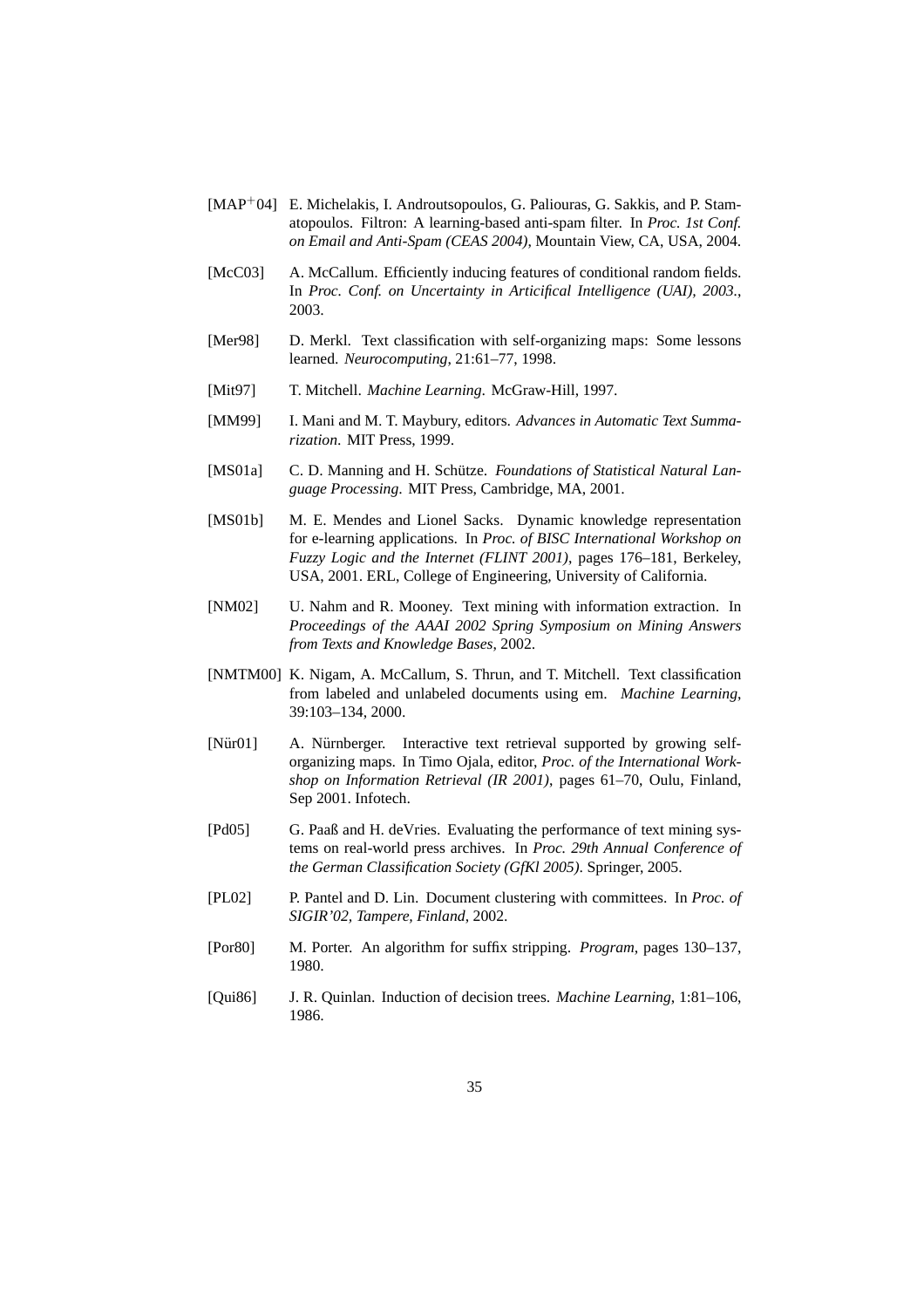- [Rab89] L. R. Rabiner. A tutorial on hidden markov models and selected applications in speech recognition. *Proc. of IEEE*, 77(2):257–286, 1989.
- [RC01] D. G. Roussinov and H. Chen. Information navigation on the web by clustering and summarizing query results. *Information Processing & Management*, 37(6):789–816, 2001.
- [RHM02] D.R. Radev, E. Hovy, and K. McKeown. Introduction to the special issue on summarization. *Computational Linguistics*, 28(4):399–408, 2002.
- [Rob77] S. E. Robertson. The probability ranking principle. *Journal of Documentation*, 33:294–304, 1977.
- [Roc71] J. J. Rochio. Relevance feedback in information retrieval. In G. Salton, editor, *The SMART Retrieval System*, pages 313–323. Prentice Hall, Englewood Cliffs, NJ, 1971.
- [SAB94] G. Salton, J. Allan, and C. Buckley. Automatic structuring and retrieval of large text files. *Communications of the ACM*, 37(2):97–108, Feb 1994.
- [SB88] G. Salton and C. Buckley. Term weighting approaches in automatic text retrieval. *Information Processing & Management*, 24(5):513–523, 1988.
- [Seb02] F. Sebastiani. Machine learning in automated text categorization. *ACM Computing Surveys*, 34:1–47, 2002.
- [SEK03] M. Steinbach, L. Ertoz, and V. Kumar. Challenges of clustering high dimensional data. In L. T. Wille, editor, *New Vistas in Statistical Physics – Applications in Econophysics, Bioinformatics, and Pattern Recognition*. Springer-Verlag, 2003.
- [SJW97] K. Sparck-Jones and P. Willett, editors. *Readings in Information Retrieval*. Morgan Kaufmann, 1997.
- [SKK00] M. Steinbach, Ge. Karypis, and V. Kumara. A comparison of document clustering techniques. In *KDD Workshop on Text Mining*, 2000. (see also TR 00-034, University of Minnesota, MN).
- [Sma99] H. Small. Visualizing science by citation mapping. *Journal of the American Society for Information Science*, 50(9):799–813, 1999.
- [SP03] F. Sha and F. Pereira. Shallow parsing with conditional random fields. In *Proc. Human Language Technology NAACL*, 2003.
- [Spo95] A. Spoerri. *InfoCrystal: A Visual Tool for Information Retrieval*. PhD thesis, Massachusetts Institute of Technology, Cambridge, MA, 1995.
- [SS99] R. E. Schapire and Y. Singer. Improved boosting using confidence-rated predictions. *Machine Learning*, 37(3):297–336, 1999.